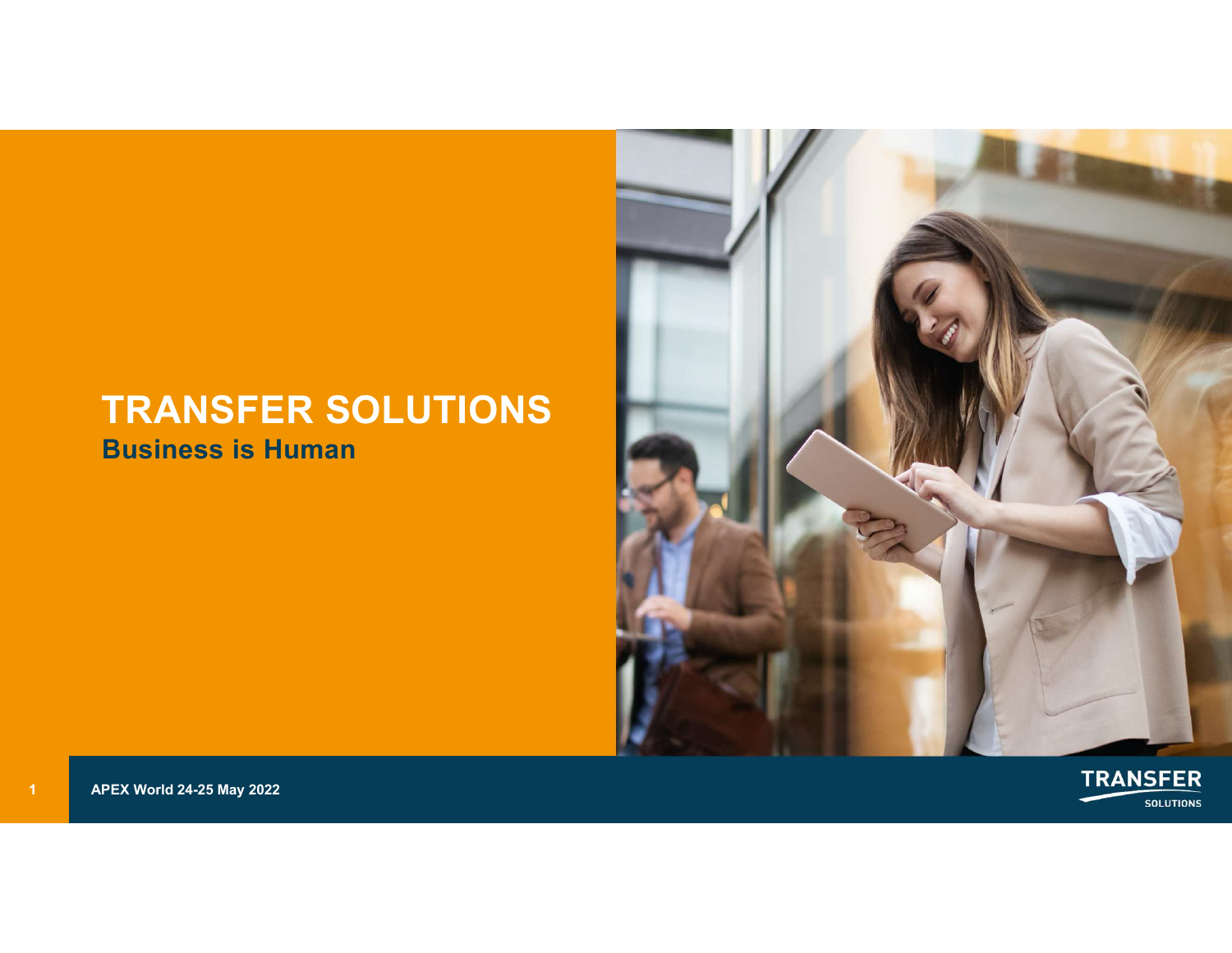# ABOUT ME

Arie Smitskamp MSc Business Economics Erasmus University Rotterdam

**ABOUT ME**<br>
Arie Smitskamp MSc<br>
Business Economics<br>
Erasmus University Rotterdam<br>
Proud father of Frank and Judith,<br>
and partner of Annemieke<br>
Hobbies? Sports and alpine climbing **ABOUT ME**<br>
Anie Smitskamp MSc<br>
Business Economics<br>
Erasmus University Rotterdam<br>
Proud father of Frank and Judith,<br>
and partner of Annemieke<br>
Hobbies? Sports and alpine climbing ABOUT ME<br>
Arie Smitskamp MSc<br>
Business Economics<br>
Erasmus University Rotterdam<br>
Proud father of Frank and Judith,<br>
and partner of Annemieke<br>
Hobbies? Sports and alpine climbing<br>
Project manager at Transfer Solutions

Project manager at Transfer Solutions Mediator



2 APEX World 24-25 May 2022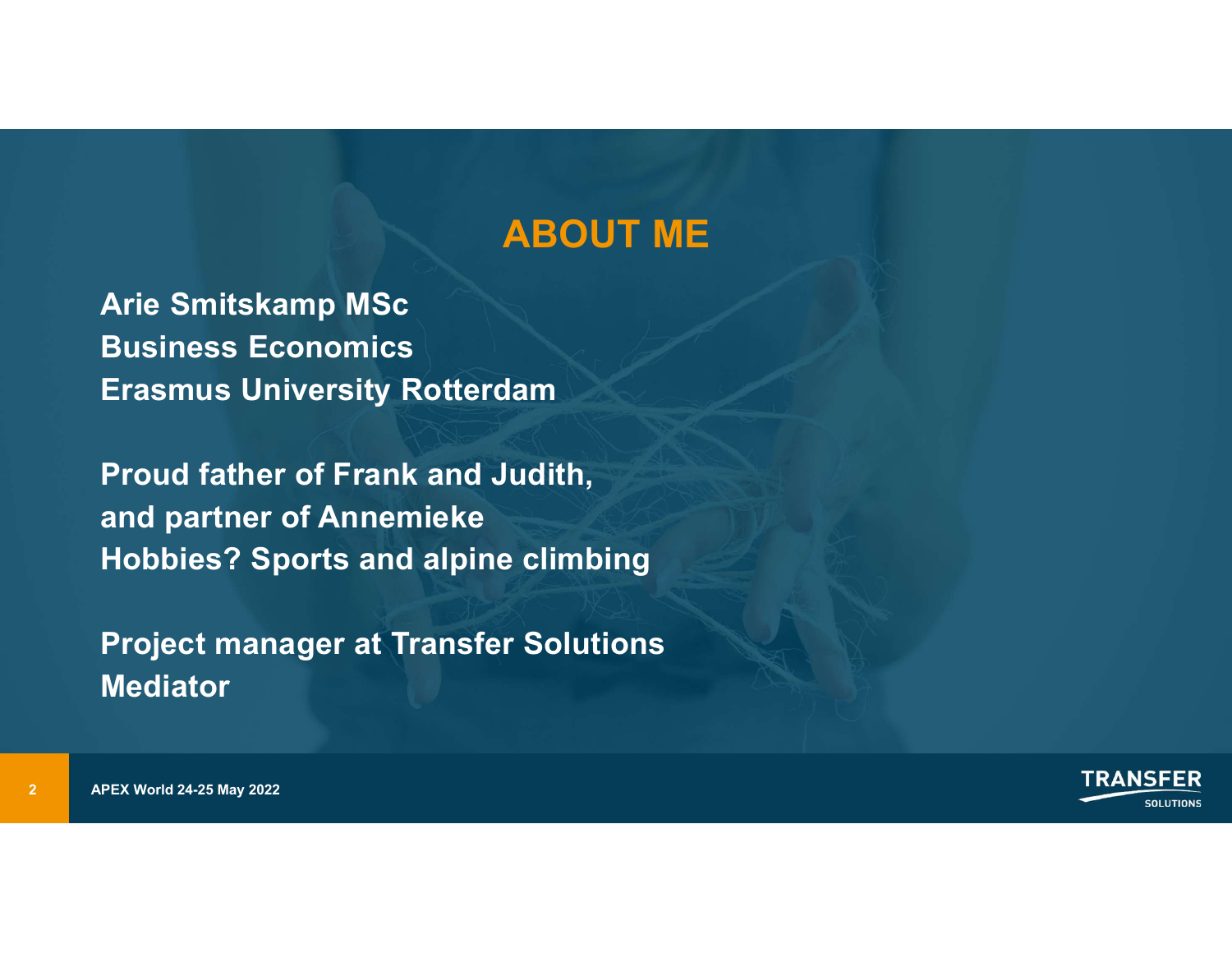### HYBRID AND ONLINE PROJECTS IN TIMES OF A PANDEMIC

| Customer<br>| Case<br>| COVID<br>| Team<br>| Team<br>| APEX World 24-25 May 2022 | Customer | Case | COVID | Team

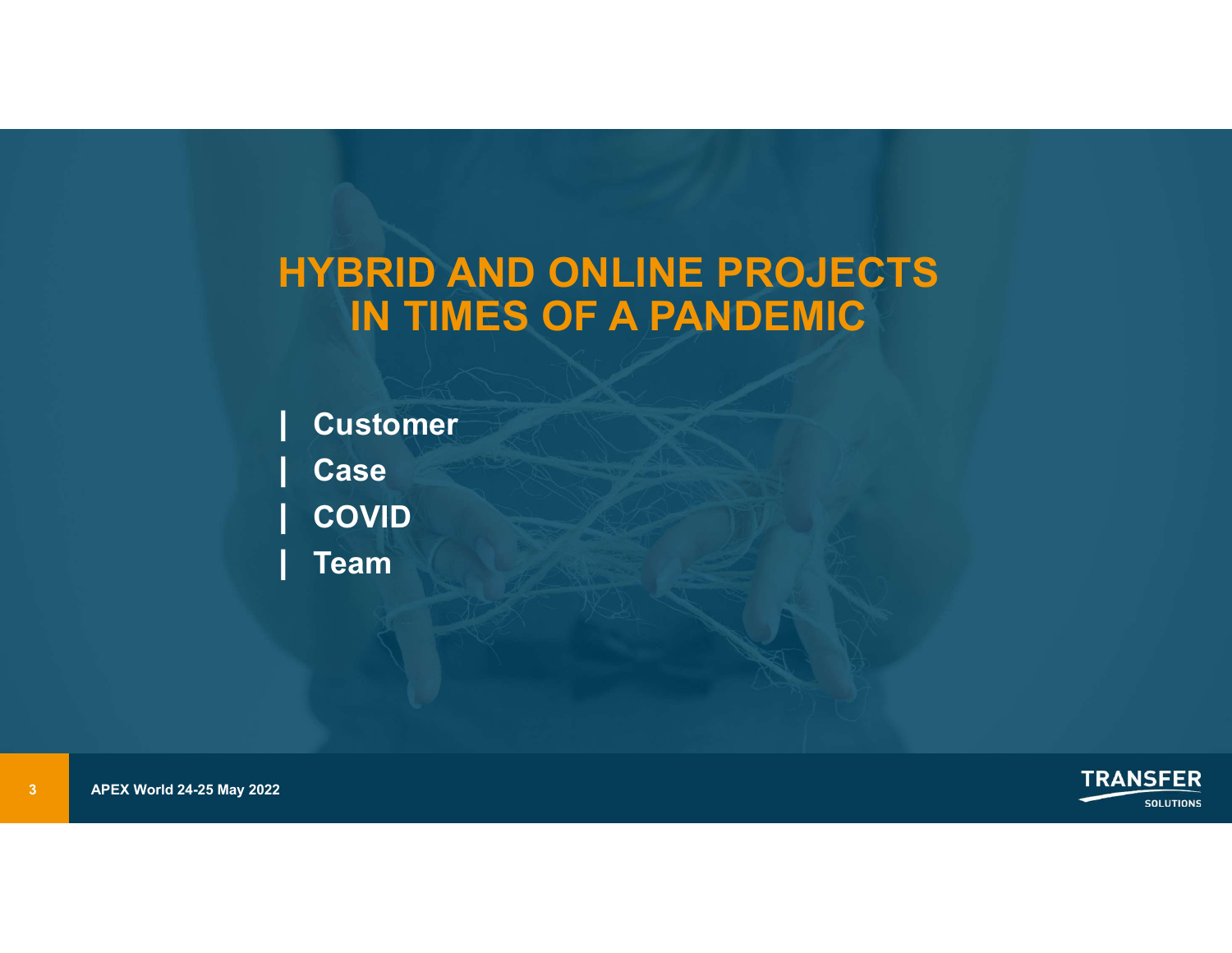### THE CUSTOMER

### THE CUSTOMER<br>Ministry of Justice and Security<br>(Ministerie van Justitie en Veiligheid) (Ministerie van Justitie en Veiligheid) THE CUSTOMER<br>
Stry of Justice and Security<br>
Ministerie van Justitie en Veiligheid)<br>
Council for the Judiciary<br>
(Raad voor de Rechtspraak)<br>
"
"

### (Raad voor de Rechtspraak)

### Information Technology Services (IVO Rechtspraak)

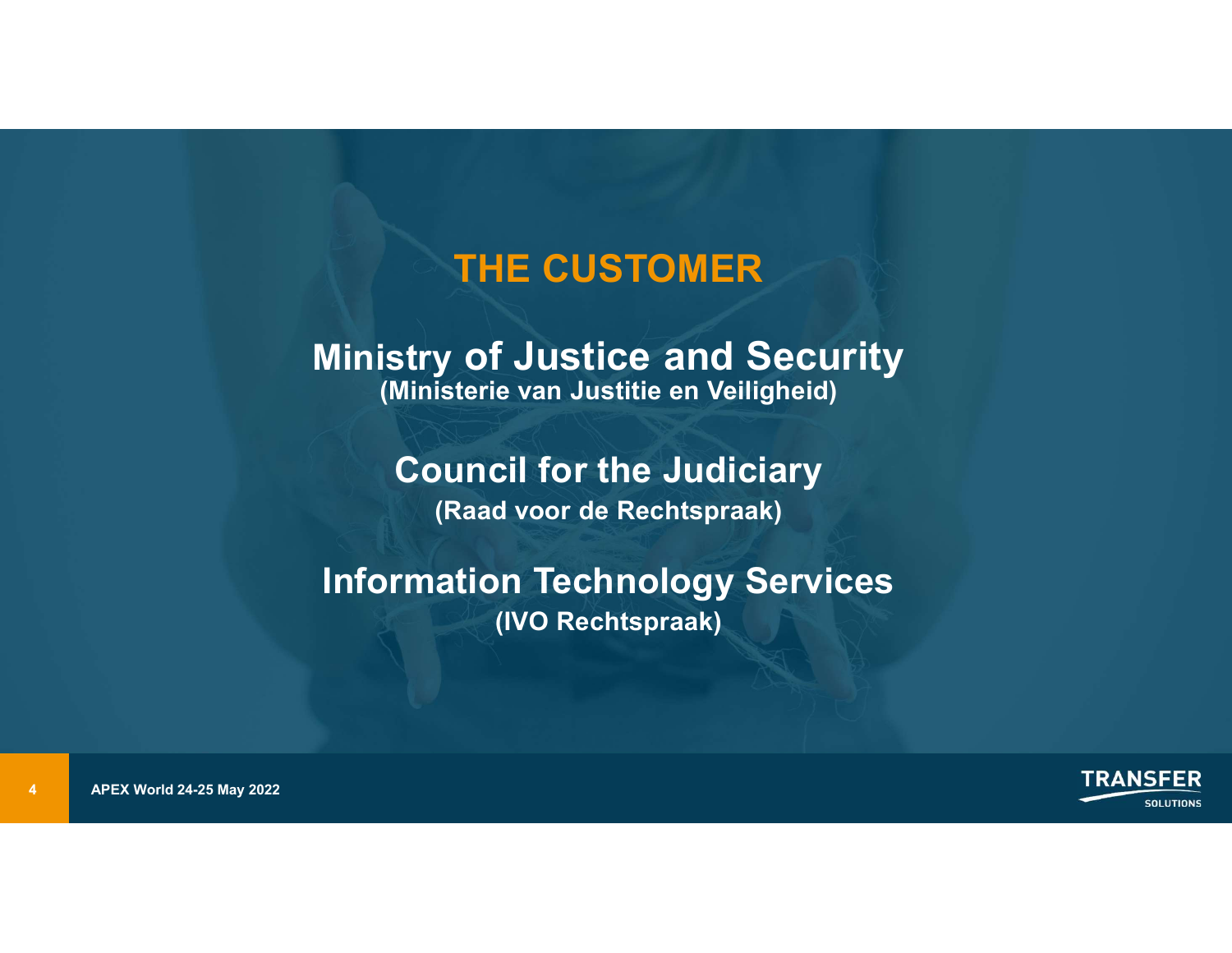### THE COUNCIL

on finance, human resources, i<br>
| to 19 courts<br>
| 19 courts?<br>
|<br>  $APEX World 24-25 May 2022$ THE COUNCIL<br>| Operational support<br>| on finance, human resources, ict and housing<br>| to 19 courts |<br>| Operational support<br>| on finance, human resources, ict and housing<br>| to 19 courts<br>| 19 courts? THE COUNCIL<br>| Operational support<br>| on finance, human resources, ict and<br>| to 19 courts<br>| 19 courts? 19 courts?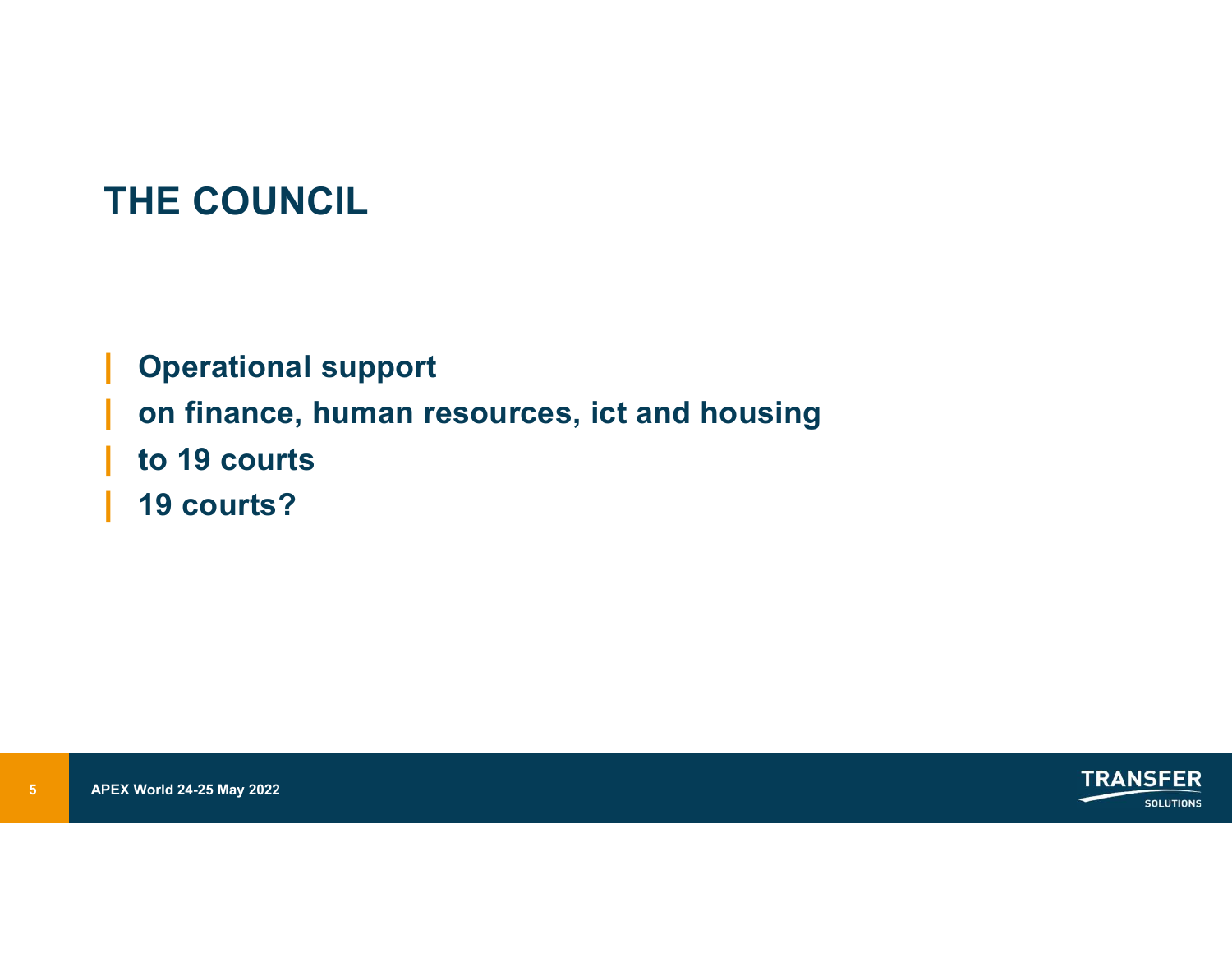### THE JUDICIAL SYSTEM



### Courts:

- Supreme Court (1)<br>(Hoge Raad)
- Courts:<br>| Supreme Court (1)<br><sup>| (Hoge Raad)</sup><br>| Courts of Appeal (4)<br><sup>| (Gerechtshoven)</sub></sup> | Courts of Appeal (4) (Gerechtshoven)
- | District courts (11) (Rechtbanken)
- Sub-district courts (19)<br>(Smaller civil cases, minor offences) ourts:<br>
Supreme Court (1)<br>
(<sup>Hoge Raad)</sup><br>
Courts of Appeal (4)<br>
(Gerechtshoven)<br>
District courts (11)<br>
(Rechtbanken)<br>
Sub-district courts (19)<br>
(Smaller civil cases, minor offences)

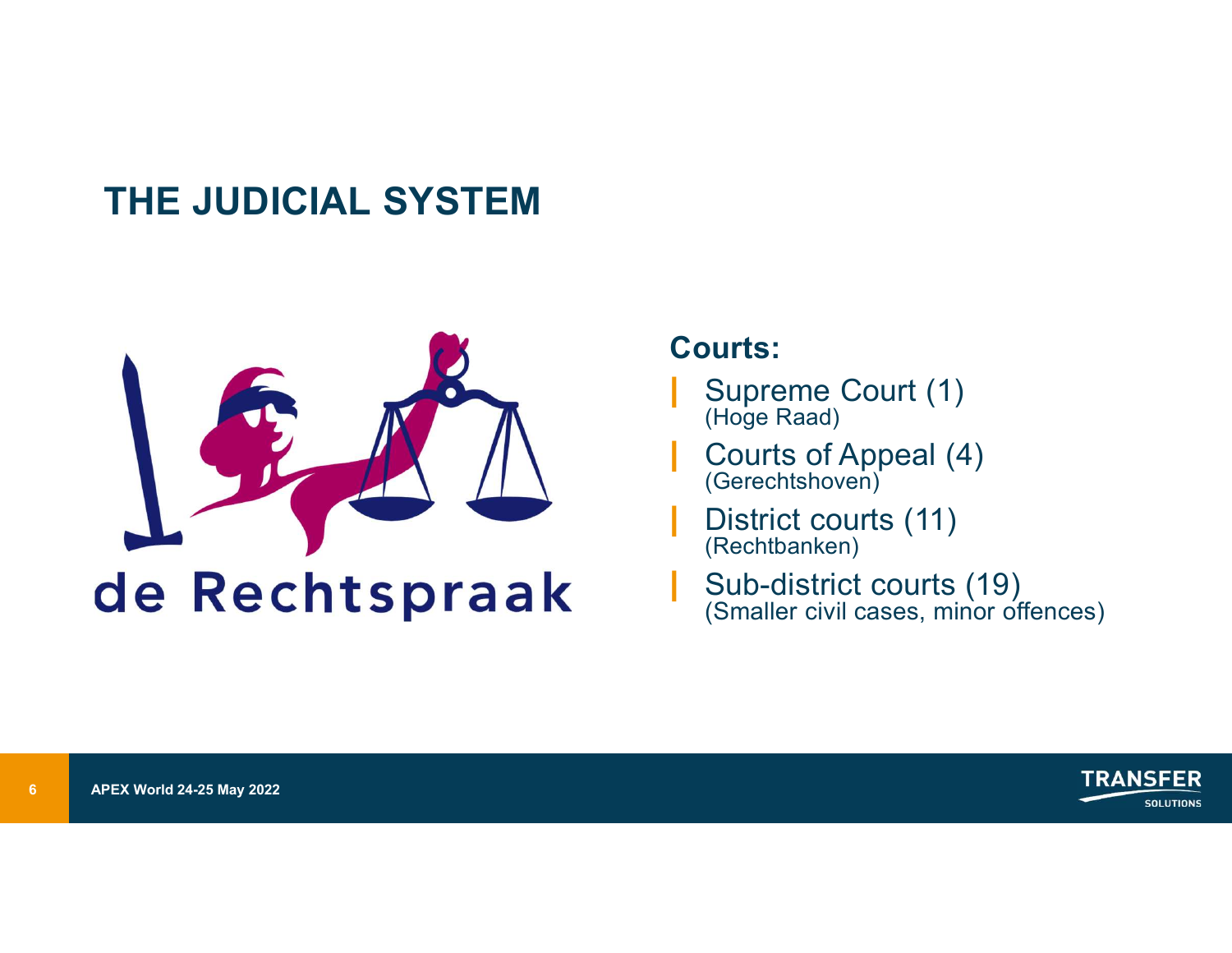### THE LAW



Civil law (Civielrecht) | Civil law (Civielrecht)<br>| Administrative law (Bestuursrecht)<br>| Criminal law (Strafrecht)<br>| Sub-district law (smaller cases) | Criminal law (Strafrecht) | Sub-district law (smaller cases)

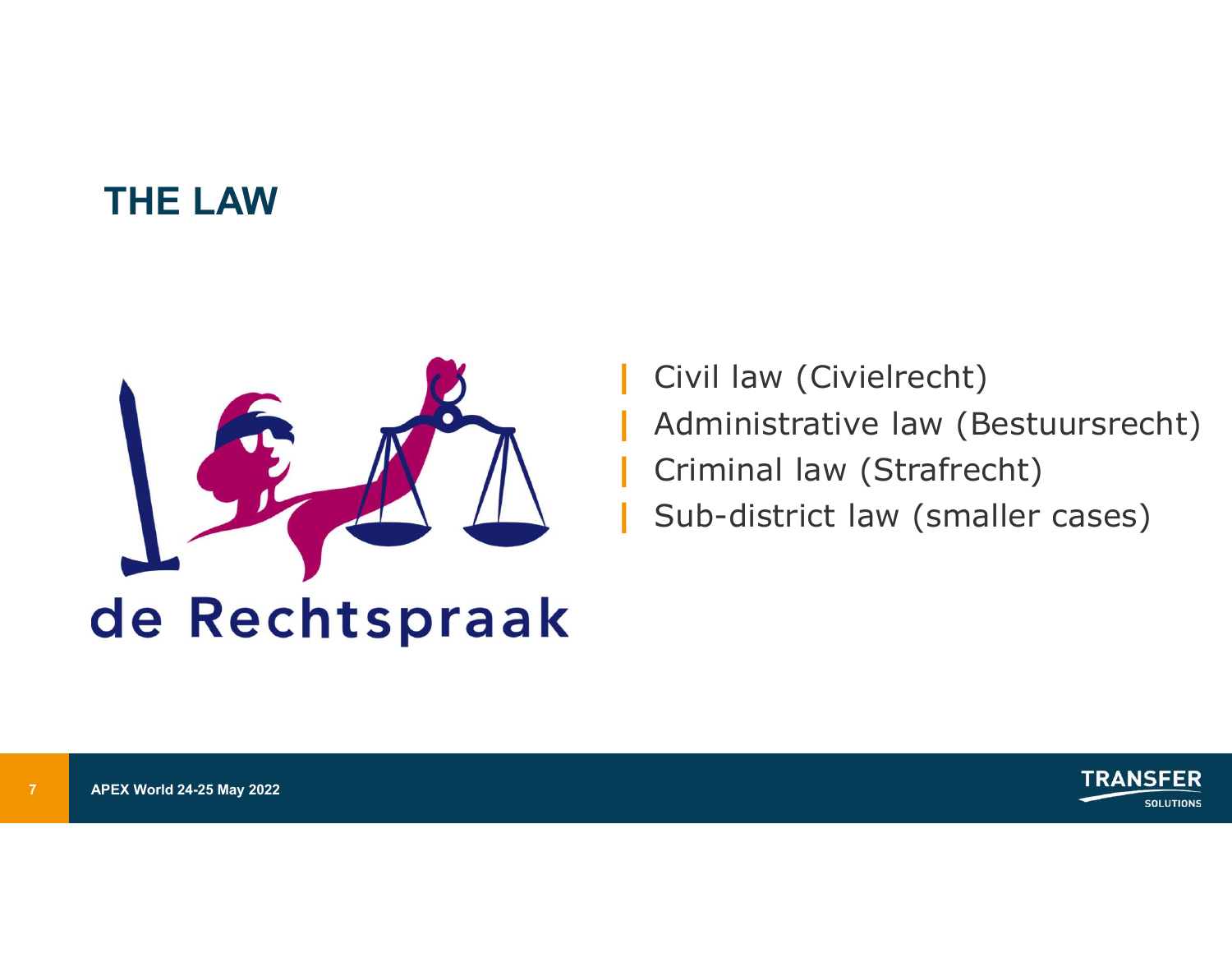### THE CASE

### "Renovatie Civiel"



8 APEX World 24-25 May 2022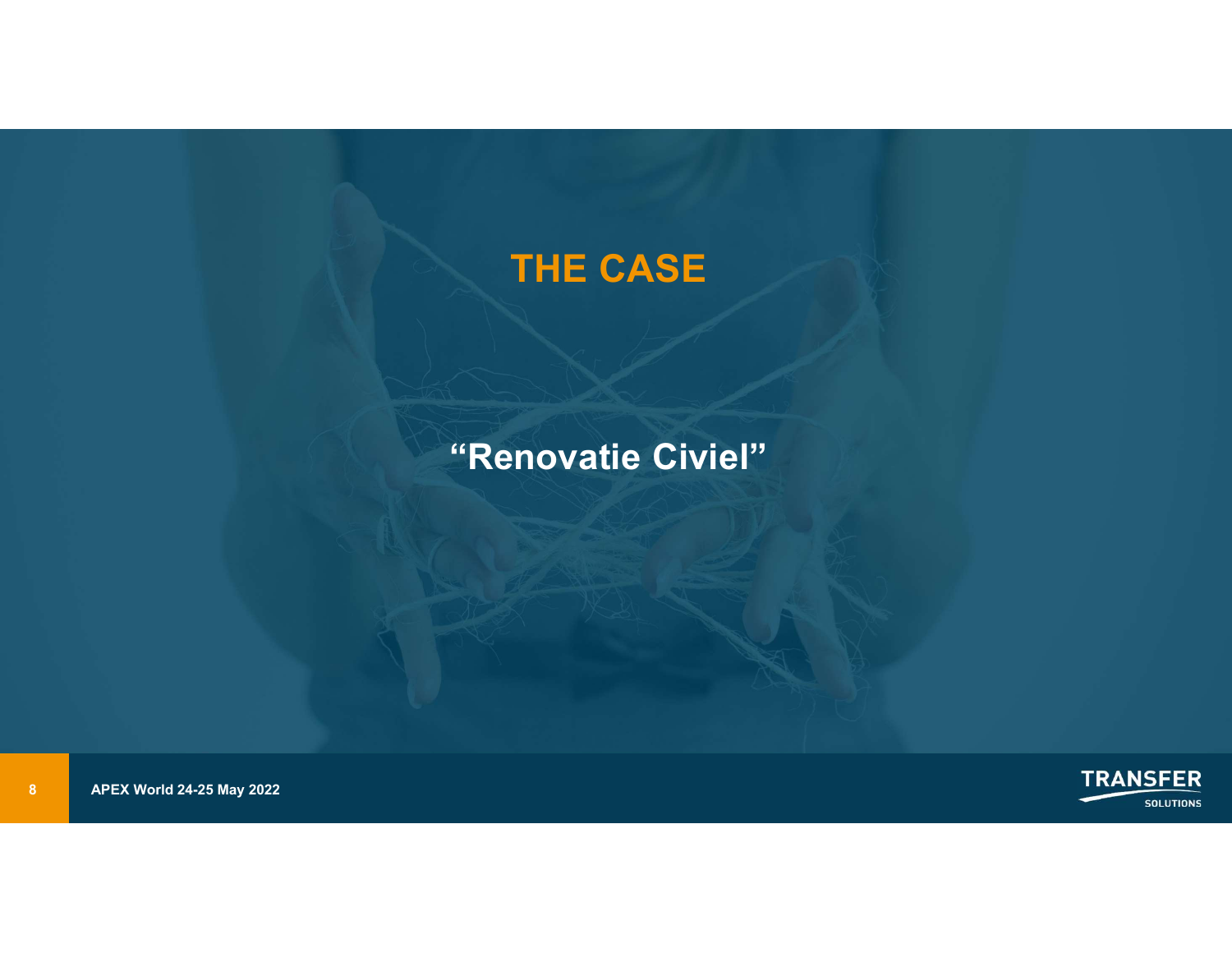### THE CASE



### From classic to new Civiel

- 
- **9 Backend: from VAX VMS to Lin<br>Prontend: from Character mode**<br>PAPEX World 24-25 May 2022 THE CASE<br>| From *classic* to *new* Civiel<br>| Backend: from VAX VMS to Linux<br>| Frontend: from Character mode to Web interface | Form CASE<br>| From *classic* to *new Civiel*<br>| Backend: from VAX VMS to Linux<br>| Frontend: from Character mode to Web interface

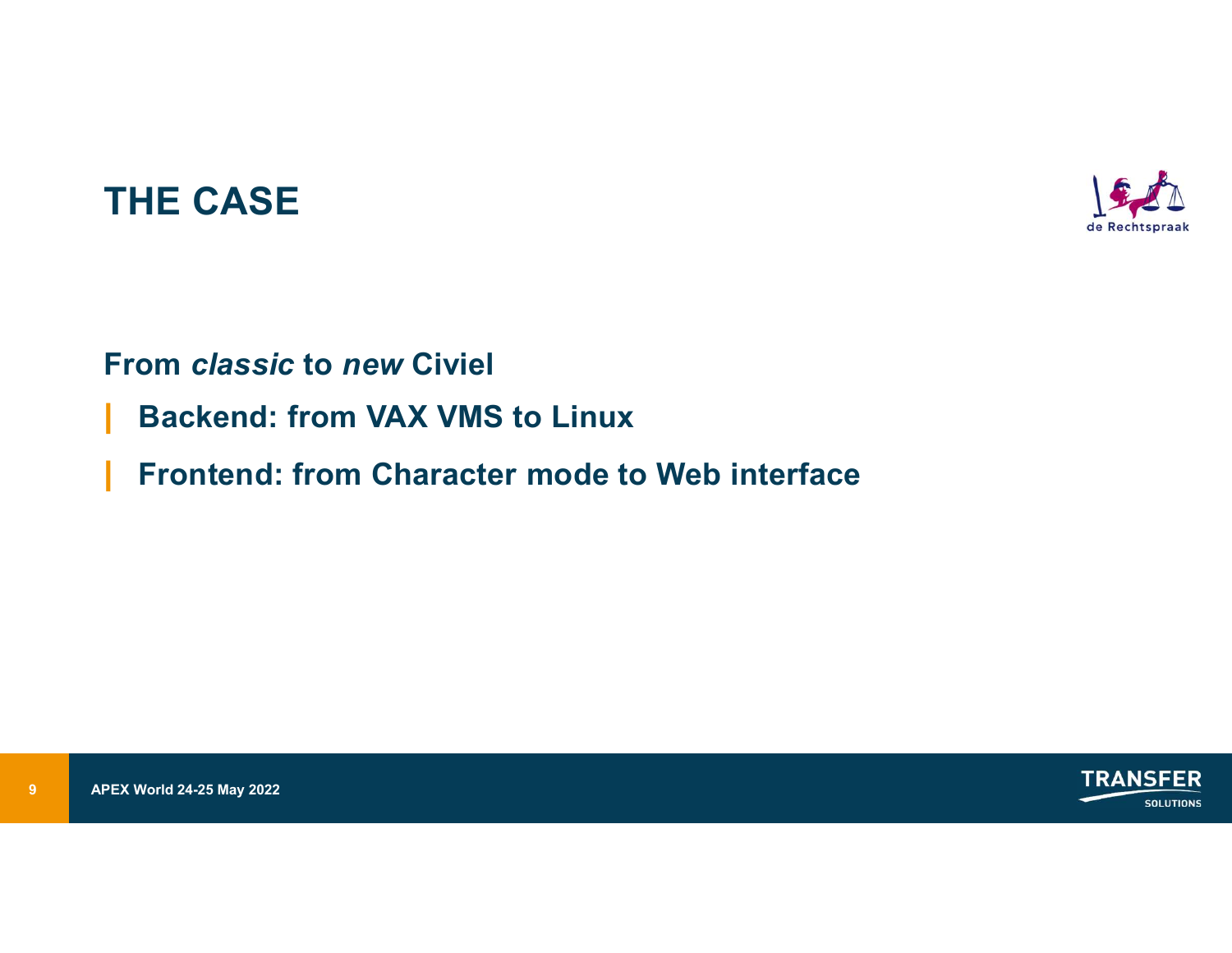| zaaknummer 136455 rol/rekestnr092 unit HA prc VZ status A<br>zaak/rekest RK locatie MAASTRICHT____ kamer _____ ____ cluster ______<br>aanbreng datum 05-01-2009 dt rolzitting __________ srt zit N                                                                                                                                                                    | team __                                                                                                                                                                                                                                                                                    |
|-----------------------------------------------------------------------------------------------------------------------------------------------------------------------------------------------------------------------------------------------------------------------------------------------------------------------------------------------------------------------|--------------------------------------------------------------------------------------------------------------------------------------------------------------------------------------------------------------------------------------------------------------------------------------------|
| BEL./VERW.gedaagde_________________________<br>stand 94__ archief/beslissing<br>typi i_ verzoekschrift inzake<br>typ2 99 overige verzoekschrift inzake<br>typ3 34<br>wraking<br>$typ4$ $-$<br>var. $1$ gewone zaak<br>onderwerp ___________________________________<br>opmerking Archiefnr.09400405 SECTOR STRAF/parketnummer 03/550766-07<br>invoer datum 05-01-2009 | func.2 226_____SECR Bekker#204<br>geld belang ____________________<br>dt afgedaan 16-03-2009<br>$ind.$ ond.byz.N $n$ . arron. $\_\_$<br>ext zaaknr _________<br>overig kenm ________________<br>bijzond zit 02-03-2009 10:30<br>$VR$ _ aangevraagd door _<br>$dt$ betekening $\frac{1}{2}$ |
| partij<br>$r$ ol<br>Mulder#13630<br><b>VRZ</b><br>v.<br><b>VWR</b><br>Mulder#38380<br>$\overline{\mathbf{v}}$<br>14<br>Count:                                                                                                                                                                                                                                         | verstek rol vertegenwoordiger<br>ADV Wagemans, R.H.M.<br><replace></replace>                                                                                                                                                                                                               |

**SOLUTIONS** 

-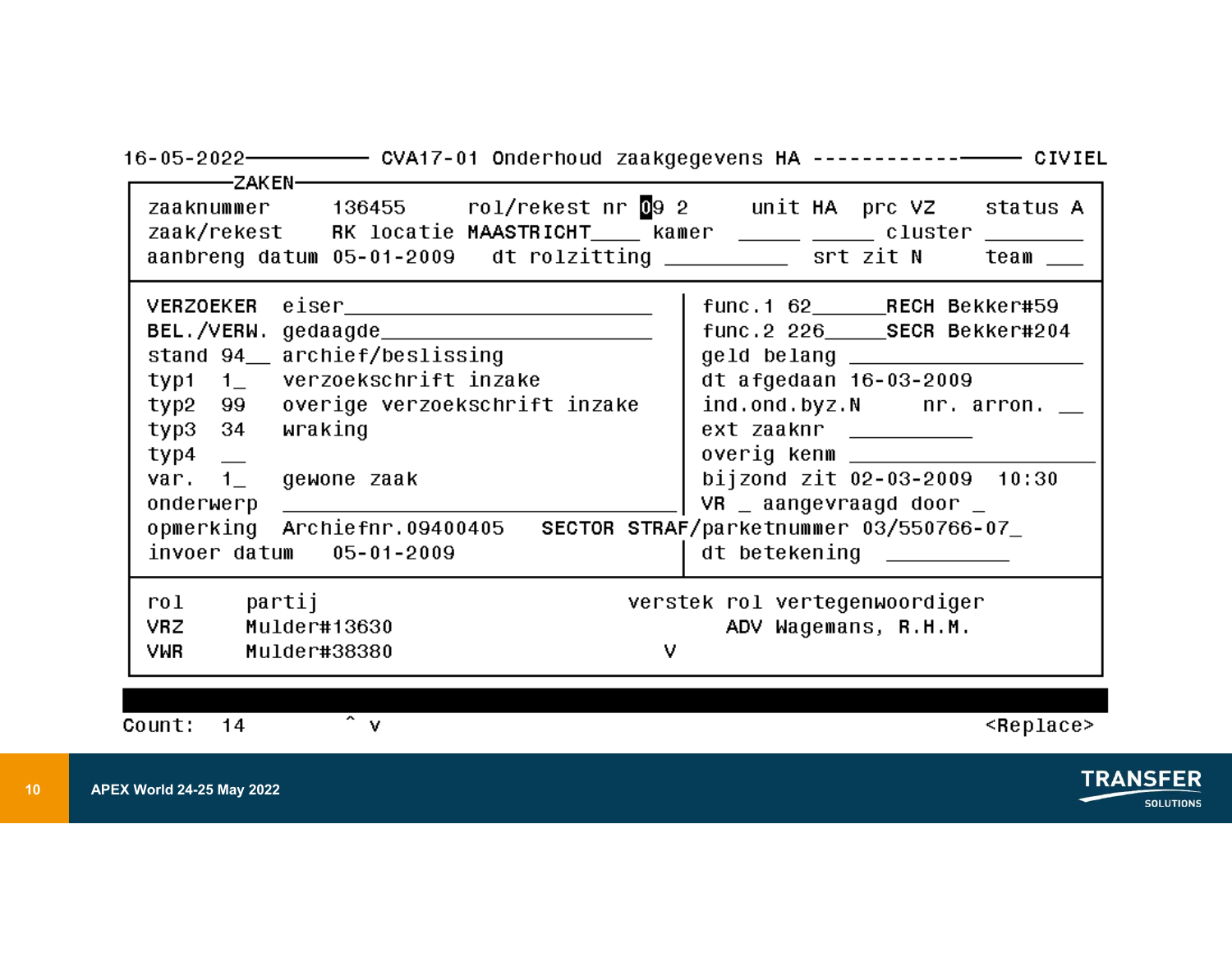

Actief zaaknummer: 136455  $\beta$  harm  $\vee$ 

### $\checkmark$ Zaken **Zaakdetail**  $\leftarrow$ Terug  $1/1$ → Zaakgegevens  $\oplus$ Bewerken Kopiëren 136455 HA RK-7.232 HA - Handelszaken Zaaknummer Afdeling Zaakstand 25 - beschikking  $\checkmark$ Mulder vs. Mulder Opmerking Datum rolzitting 532 - Bekker-308 (Rechter) Functionaris 1 Functionaris 2 246 - Bekker-158 (Griffier)

| 27-08-2007<br>Aanbreng datum                                                    | Datum rolzitting                     |            |                             |
|---------------------------------------------------------------------------------|--------------------------------------|------------|-----------------------------|
|                                                                                 |                                      |            |                             |
| eiser<br>Verzoeker:                                                             | Functionaris 1                       |            | 532 - Bekker-308 (Rechter)  |
| gedaagde<br>Bel./Verw.:                                                         | Functionaris 2                       |            | 246 - Bekker-158 (Griffier) |
| Bijzondere zittingen<br>Zaakpartijen<br>Zaakverloop<br>Financieel<br>Documenten |                                      |            |                             |
| Zaakverloop                                                                     |                                      |            |                             |
| <b>Handeling</b><br><b>Opmerking</b>                                            | <b>Zitting/Einde</b><br><b>Start</b> | Compleet   | <b>Functionaris</b>         |
| 0<br>-557 - eindbeschikking verzonden<br>Ria                                    | 05-09-2007                           | Uitgevoerd | 532 - Bekker-308 (Rechter)  |
| $\mathscr{O}$<br>-556 - eindbeschikking                                         | 05-09-2007                           | Uitgevoerd | 532 - Bekker-308 (Rechter)  |
| $\mathscr{O}$<br>-500 - binnenkomst verzoek                                     | 27-08-2007                           | Uitgevoerd |                             |
|                                                                                 |                                      |            |                             |

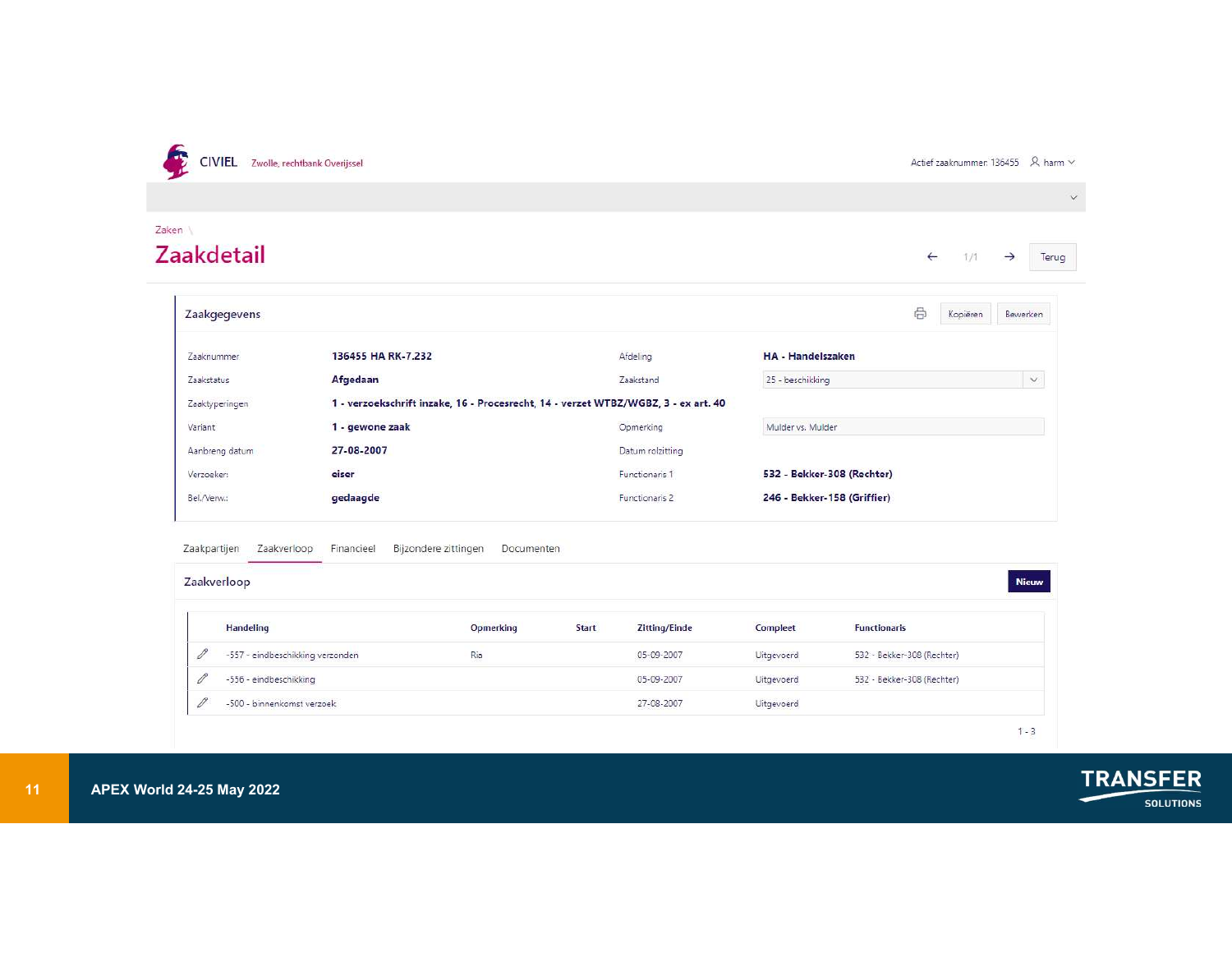

|             | THE APPLICATION LAYER                                                      |                                    |  |
|-------------|----------------------------------------------------------------------------|------------------------------------|--|
| <b>From</b> |                                                                            | <b>To</b>                          |  |
|             | 200x Forms 4.5                                                             | APEX 21.x                          |  |
|             | 2000+ Forms procedures                                                     | 100+ database procedures           |  |
|             | 100+ Function keys                                                         | 10+ shortkeys, tabs & mouse clicks |  |
|             | 100x Reports 2.5                                                           | <b>APEX Office Print (AOP)</b>     |  |
|             | 50x VMS Digital Command<br>Language (DCL) batch<br>scripts with SQL, C and | Linux shell scripts with pl/sql    |  |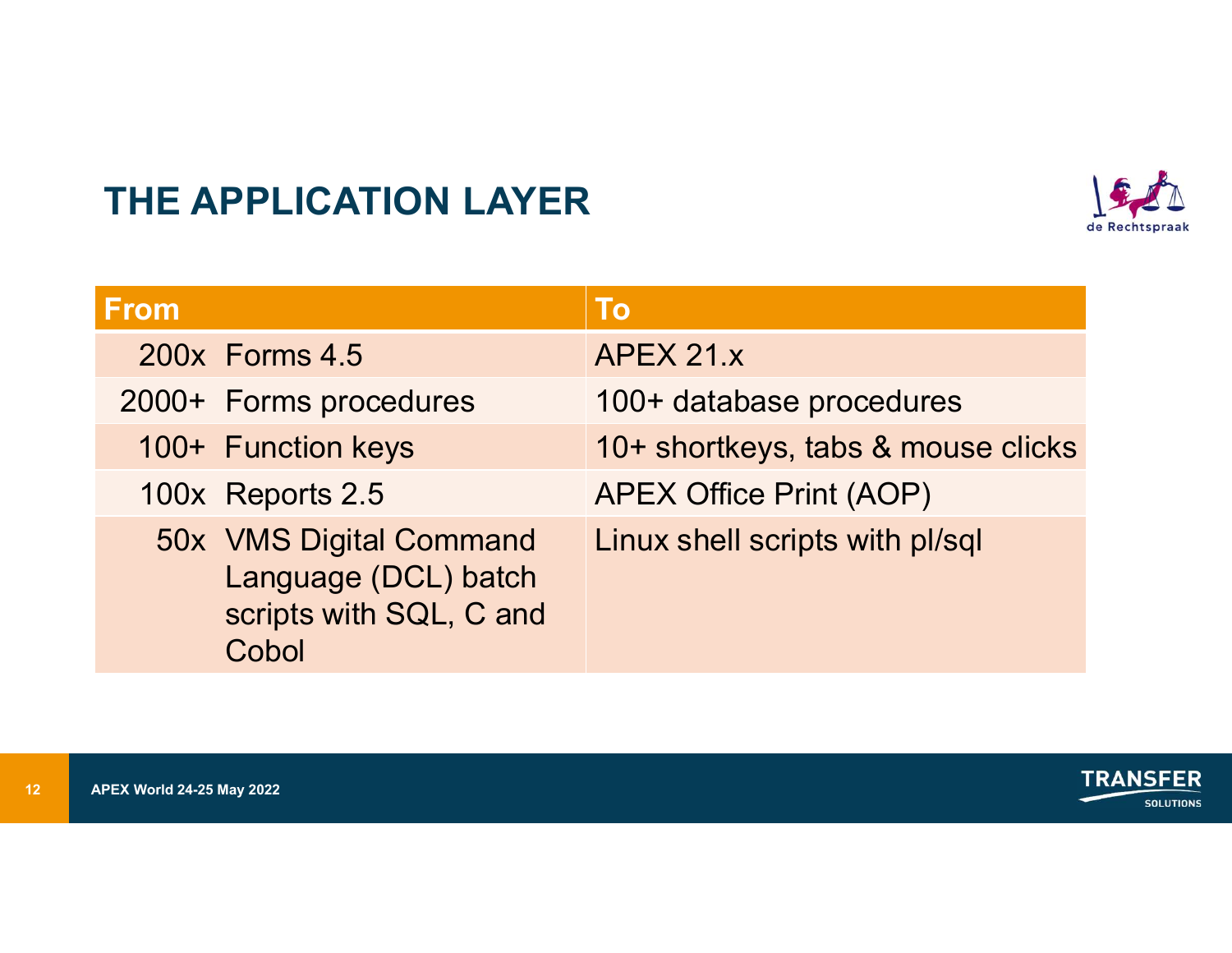### THE DATABASE LAYER



|             | THE DATABASE LAYER                         |                                                                          |  |
|-------------|--------------------------------------------|--------------------------------------------------------------------------|--|
| <b>Step</b> | From                                       | <b>To</b>                                                                |  |
|             | 1. Almost no data integrity rules          | <b>Full declarative integrity</b>                                        |  |
|             |                                            |                                                                          |  |
|             | 2. 19x Oracle 8i<br>(1 database per court) | 1x Oracle 19c with 19 schemas<br>(1 schema per court)                    |  |
|             | 3. 19 schemas in one 19c<br>database       | One schema & Implementation of<br><b>Real Application Security (RAS)</b> |  |

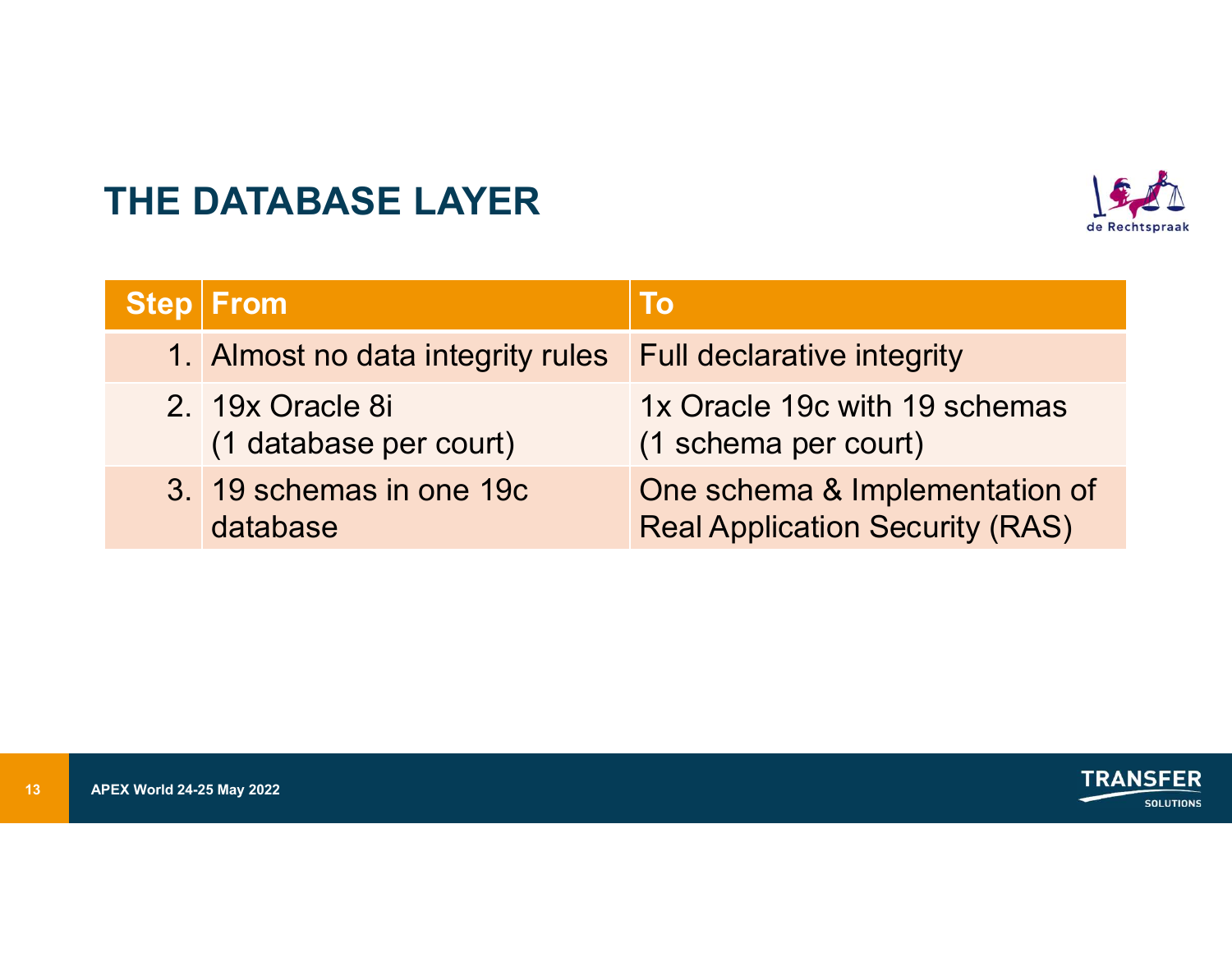

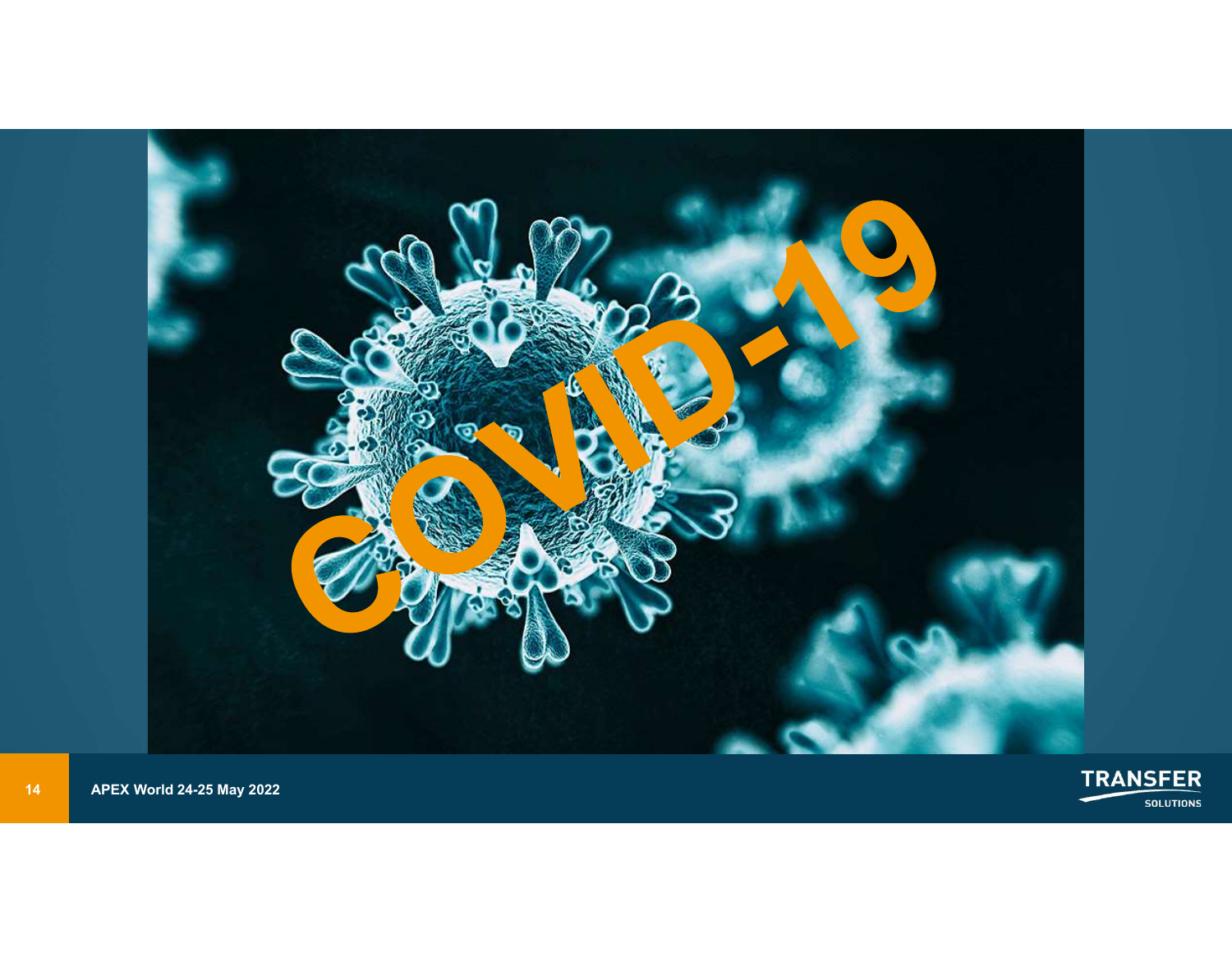### TIMELINE





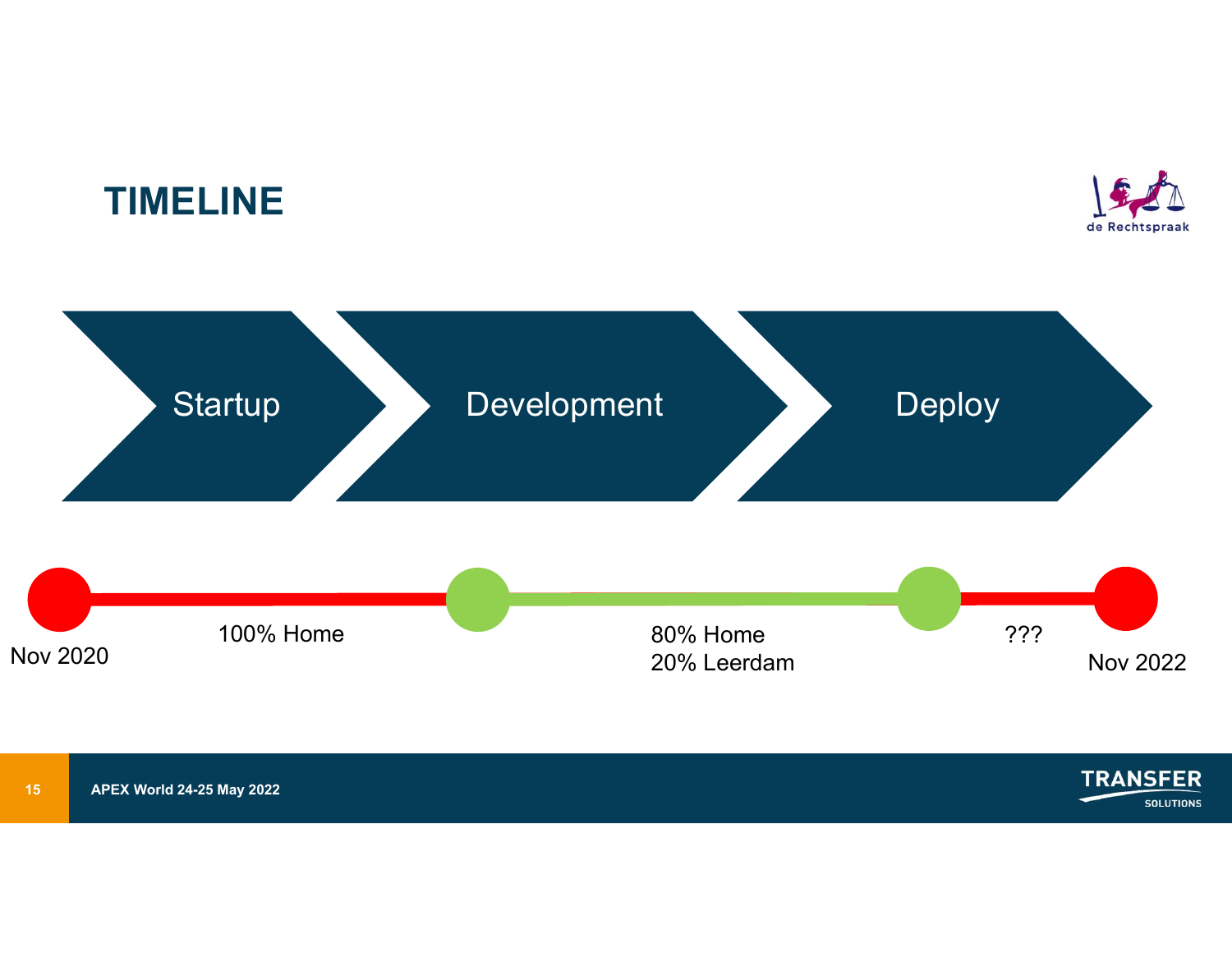### PROJECT STARTUP



- |<br>| **No live customer supplier meeting whatsoever<br>| No live customer supplier meeting whatsoever<br>| Lots of Teams meetings<br>| Deal without bandsbake**
- Lots of Teams meetings
- Deal without handshake
- Estimating workload without demos
- Just an anonymized dev & test environment
- And kilometres of source code...



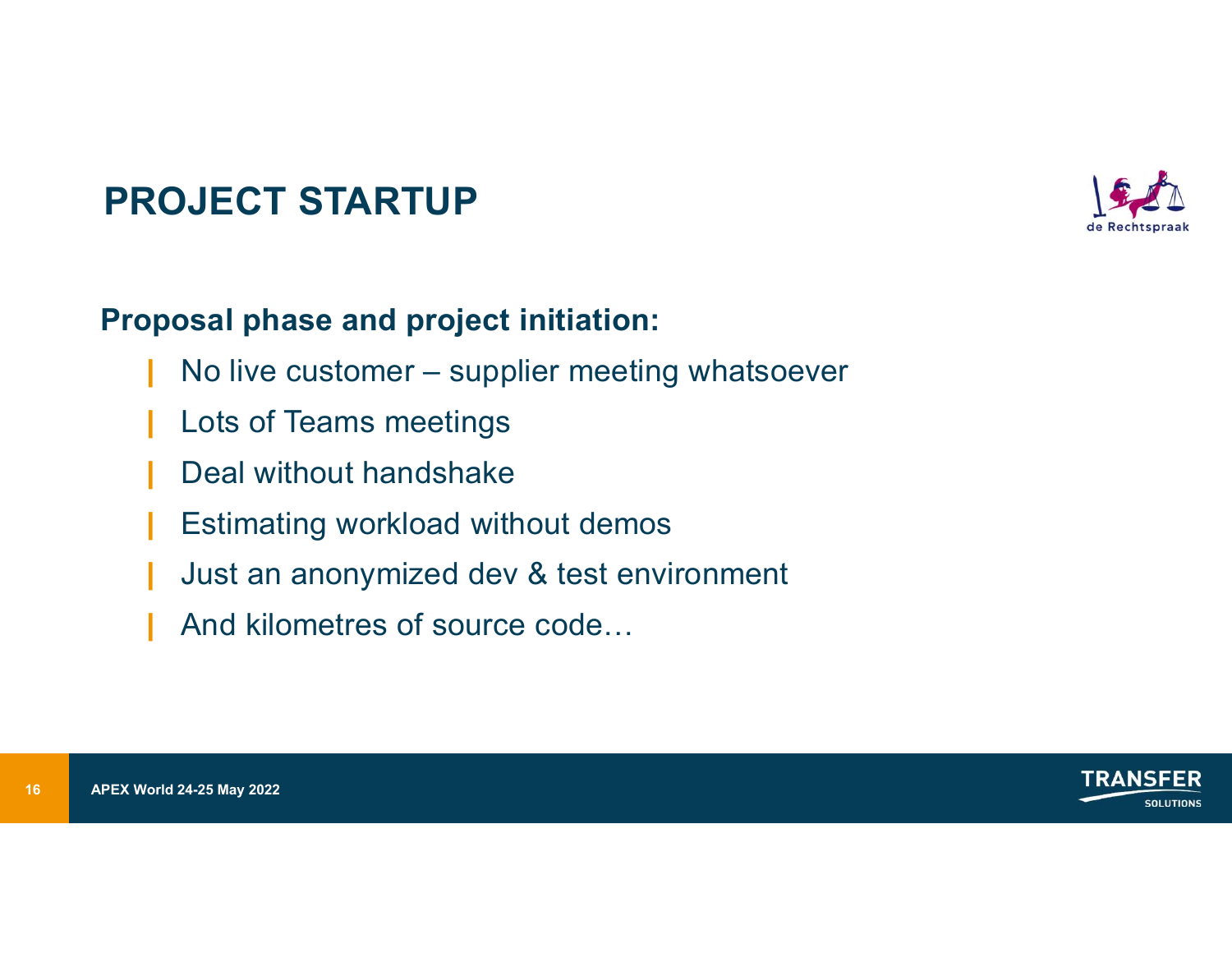### CORONA MEASURES & OFFICE RULES

Start development, March 2021:

- | Customer office (Utrecht): Fully closed
- | Transfer office (Leerdam): Fully closed

Halfway development, June 2021:

- | Transfer office: max 1dpw available (20%)
- | So, working 80% of the week from home
- Transfer office (Leerdam): Full<br>
Halfway development, June 2021<br>
Transfer office: max 1dpw ava<br>
So, working 80% of the week f<br>
Thursday, project day' (development)<br>
APEX World 24-25 May 2022 | 'Thursday, project day' (developers only)



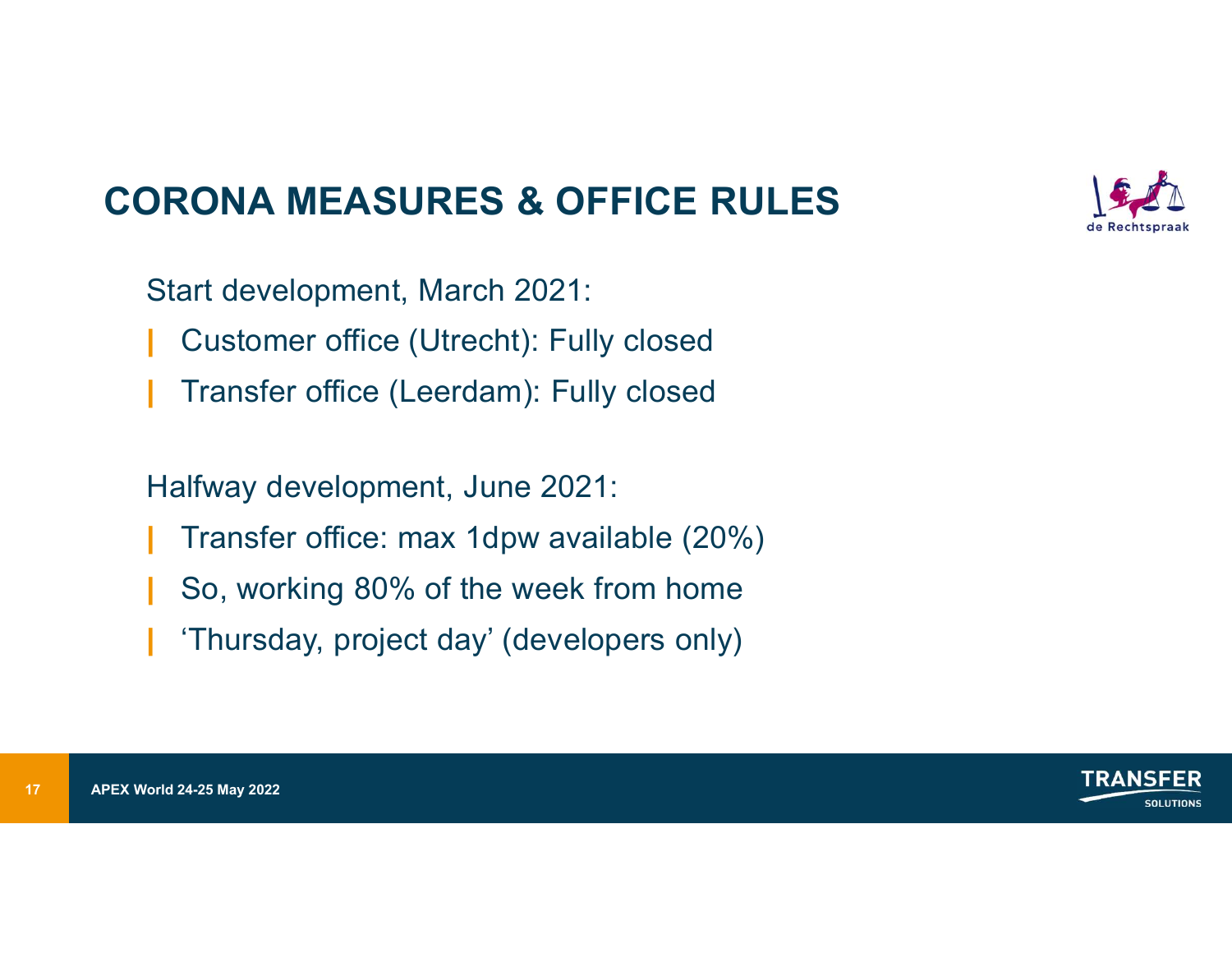### A 100% ONLINE ORACLE APEX PROJECT



| Customer laptops with VPN and virtual machines for both testers and developers

### But…

- | No possibility to meet customer IT staff…
- | No possibility to meet end users or visit courthouses…
- No possibility to meet... your own colleagues?????



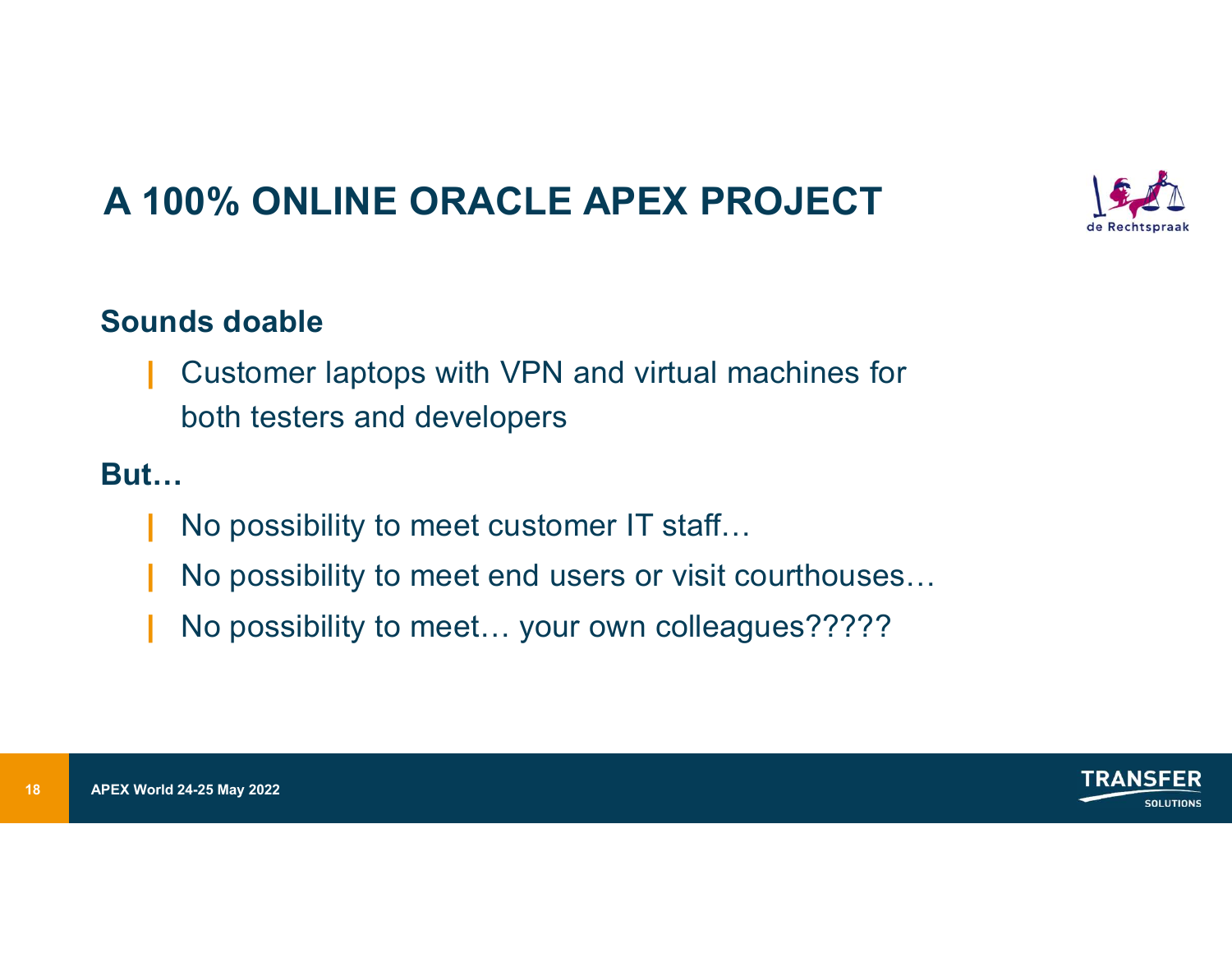### DEVELOPMENT PHASE



### **ScrumBan**

|                 | <b>DEVELOPMENT PHASE</b>         |                         |             |                                     |
|-----------------|----------------------------------|-------------------------|-------------|-------------------------------------|
|                 | <b>ScrumBan</b>                  |                         |             |                                     |
|                 | To Do                            | <b>Work In Progress</b> | <b>Done</b> |                                     |
|                 |                                  |                         |             |                                     |
|                 |                                  |                         |             |                                     |
| 19 <sup>°</sup> | <b>APEX World 24-25 May 2022</b> |                         |             | <b>TRANSFER</b><br><b>SOLUTIONS</b> |
|                 |                                  |                         |             |                                     |

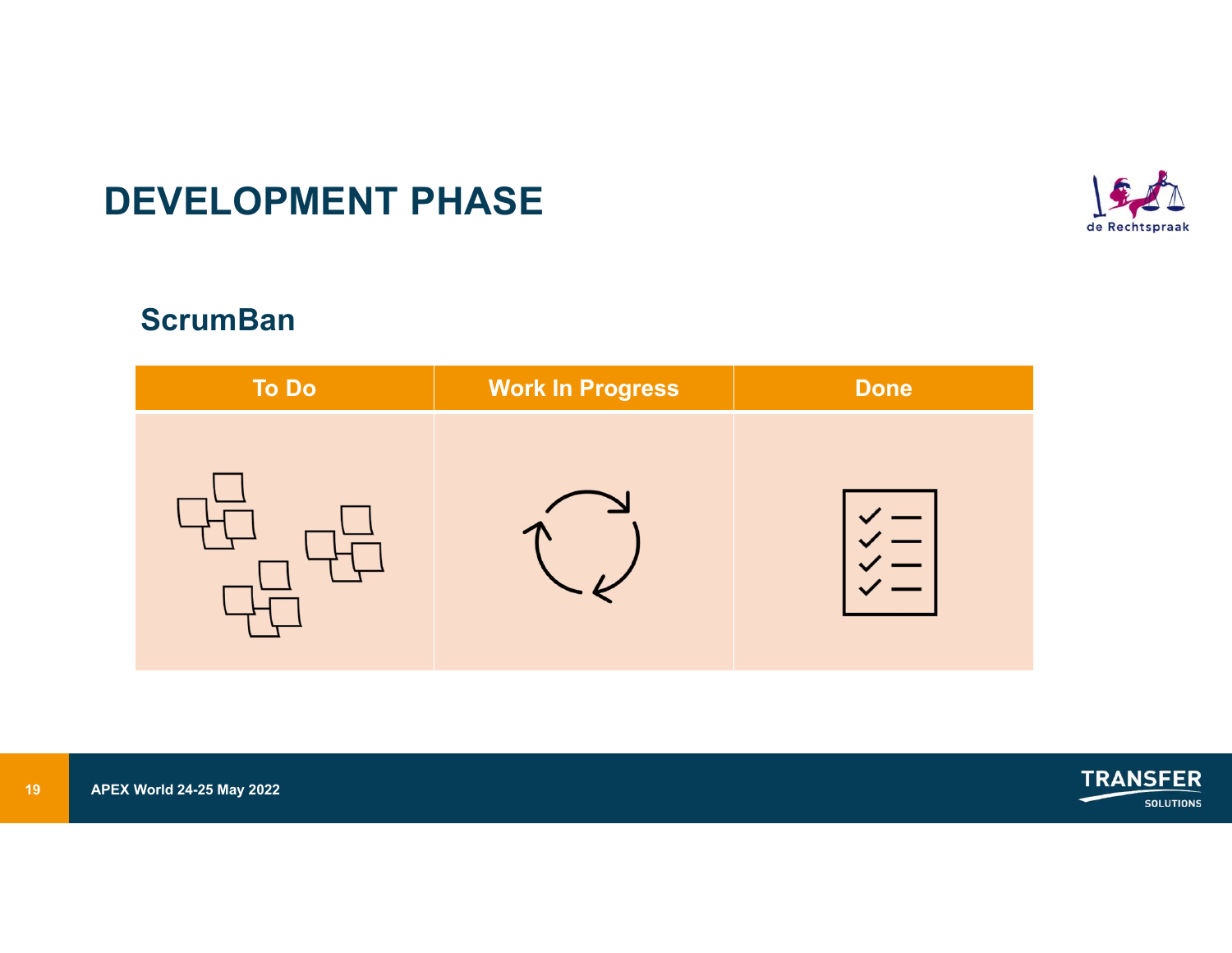

# WORK IN PROGRESS

### Governance: the regular stuff?

- | Steering committee
- | Sprint planning
- Daily standups
- Sprint planning<br>
20 APEX World 24-25 May 2022<br>
20 APEX World 24-25 May 2022<br>
20 APEX World 24-25 May 2022 'Warm handovers' (Analysis  $\leftrightarrow$  Development  $\leftrightarrow$  Test)
	- | Sprint refinements
	- Sprint retrospective

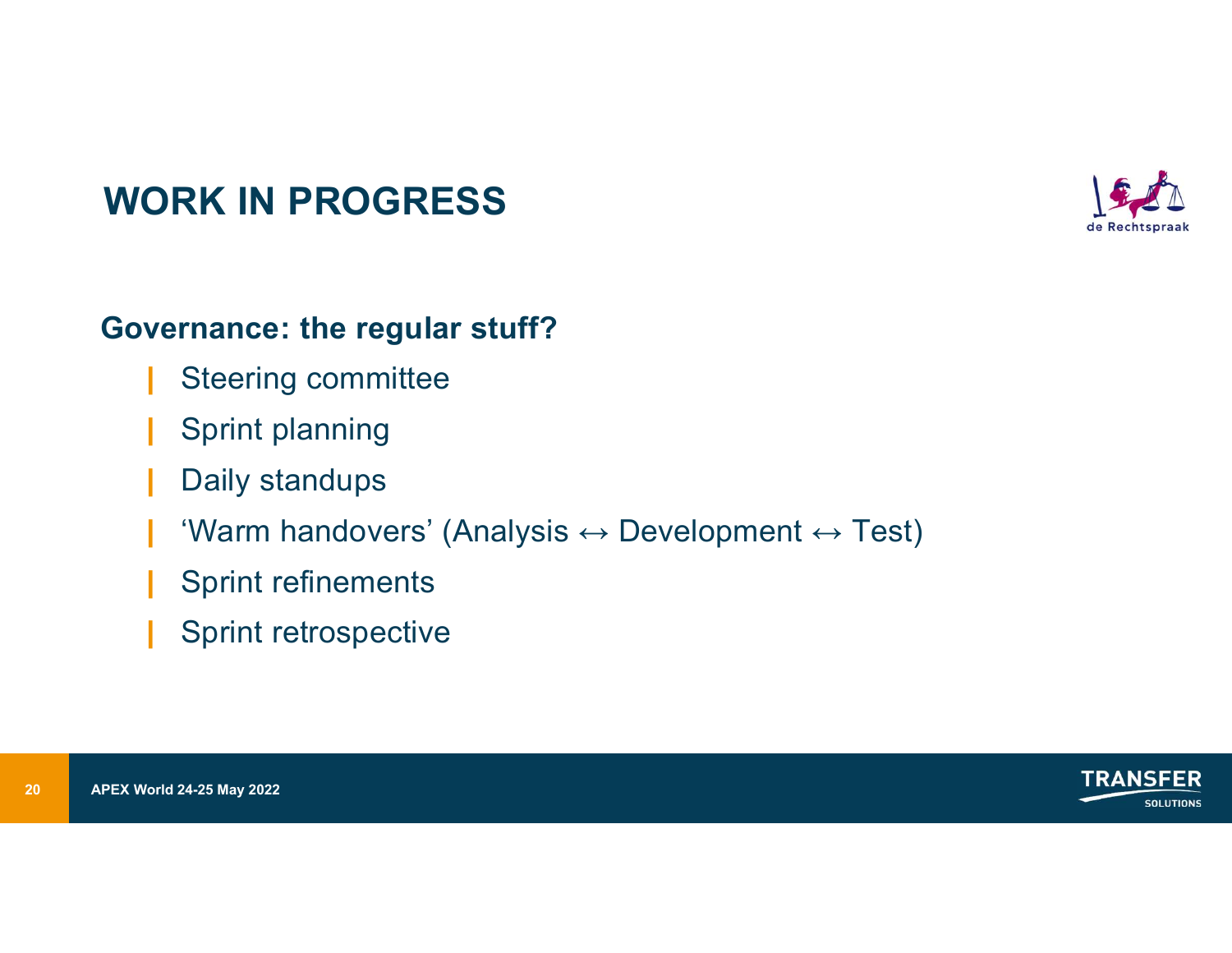# NOT SO REGULAR (1)



- | No live Steering Committee meetings in 2021
- | No site (council or court) visits in 2021
- | No 'sitting together' for warm handovers
- Online product owner, seen 'live' only once
- | Online (FAT) testing only (Specialisterren)
- No 'sitting together' for warm h<br>
1 Online product owner, seen 'live'<br>
1 Online (FAT) testing only (Spe<br>
1 Online (UAT) testing only (key<br>
21 APEX World 24-25 May 2022 | Online (UAT) testing only (key users & application managers)

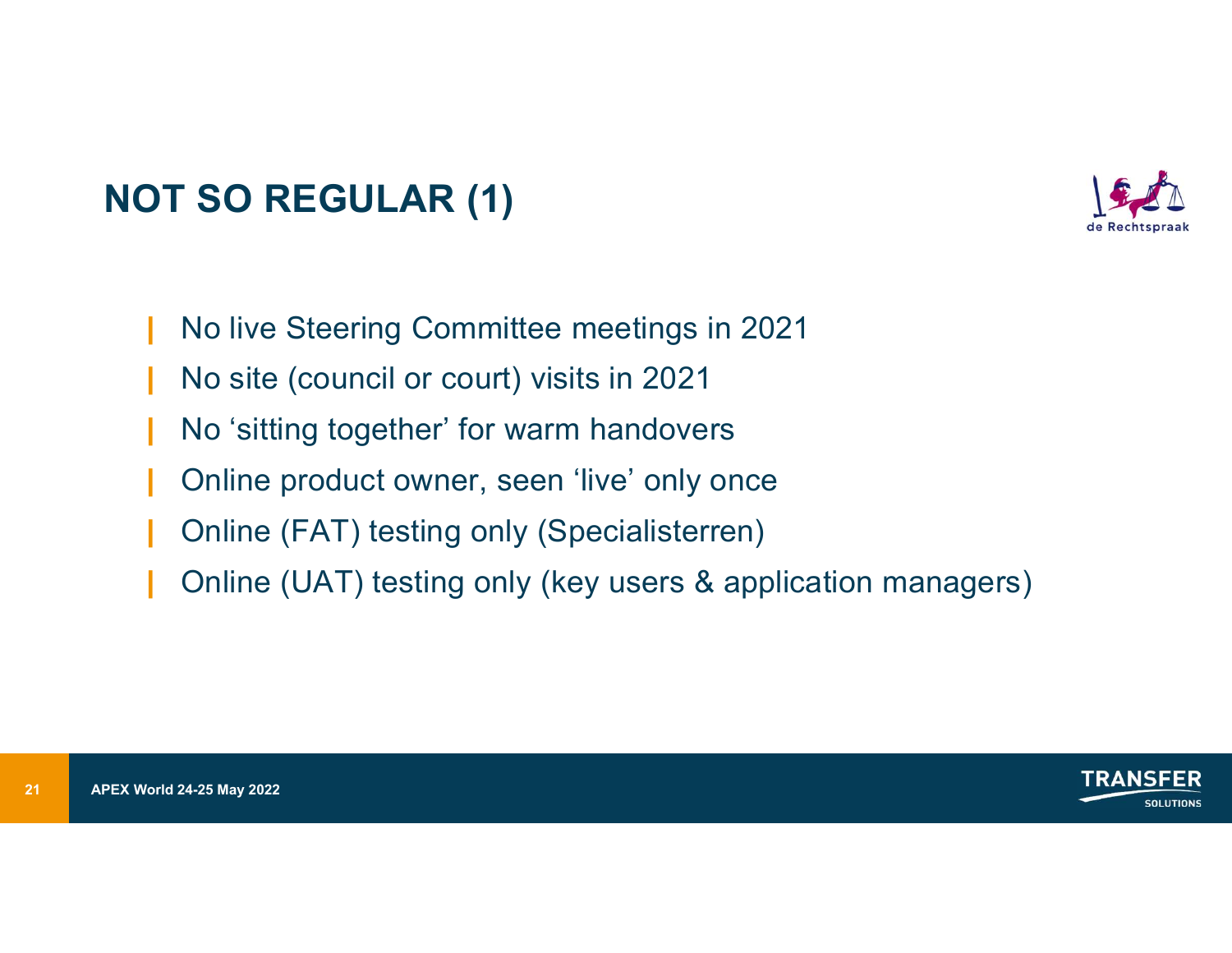### NOT SO REGULAR (2)



- | No chit chat at the coffee machine
- | No 'How was your weekend?'
- No Thow was your weekend:<br>
No canteen, no group walk for<br>
No shoulder to cry on<br>
No drinks to celebrate<br>
No drinks to celebrate<br>
APEX World 24-25 May 2022 | No canteen, no group walk for lunch
	- | No shoulder to cry on
	- No drinks to celebrate

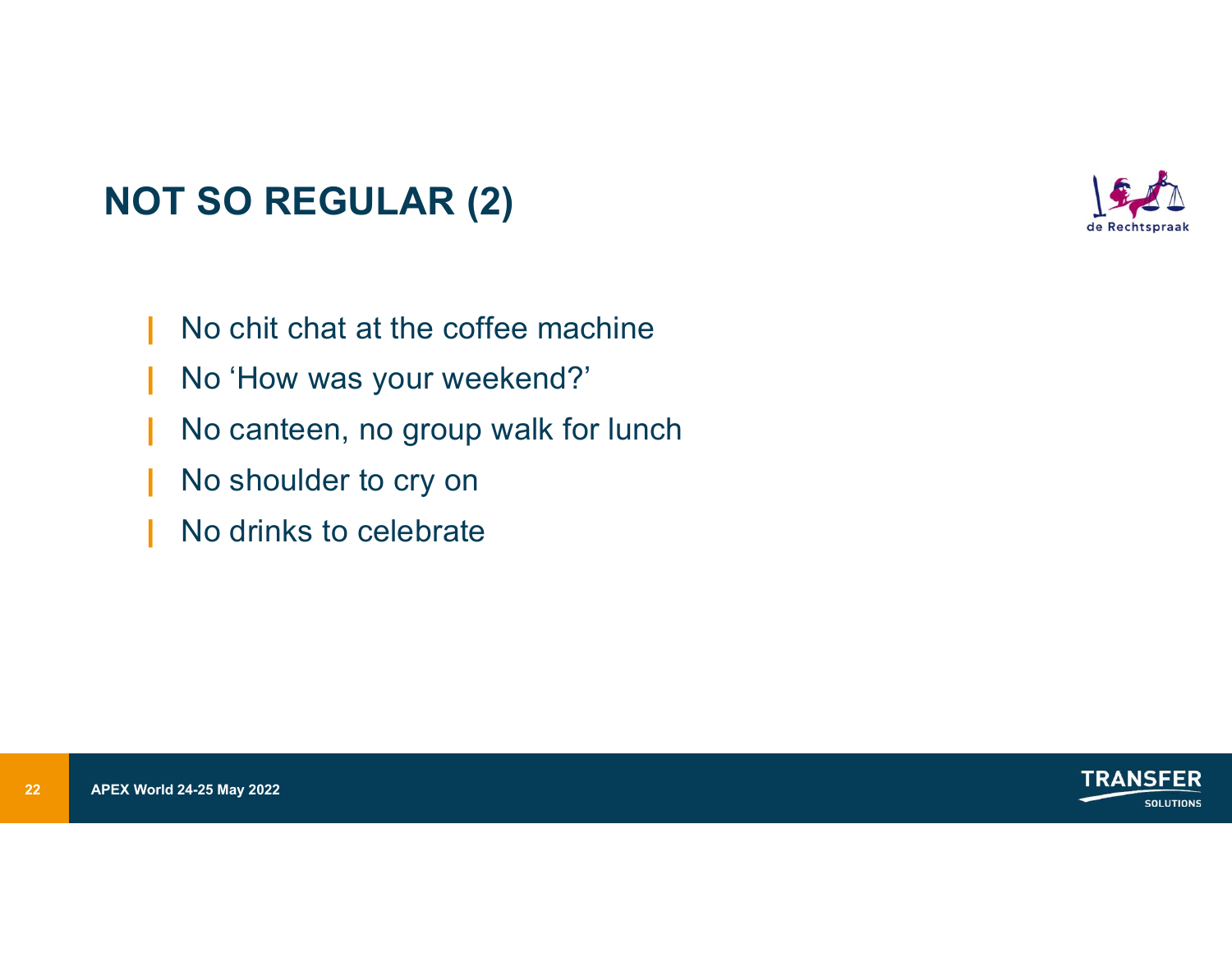### WE WERE LUCKY

Relatively good<br>
An empath<br>
A 'warm' and<br>
WHAT \ Relatively good physical health An empathic employer A 'warm' and inventive team

### WHAT WE DID?

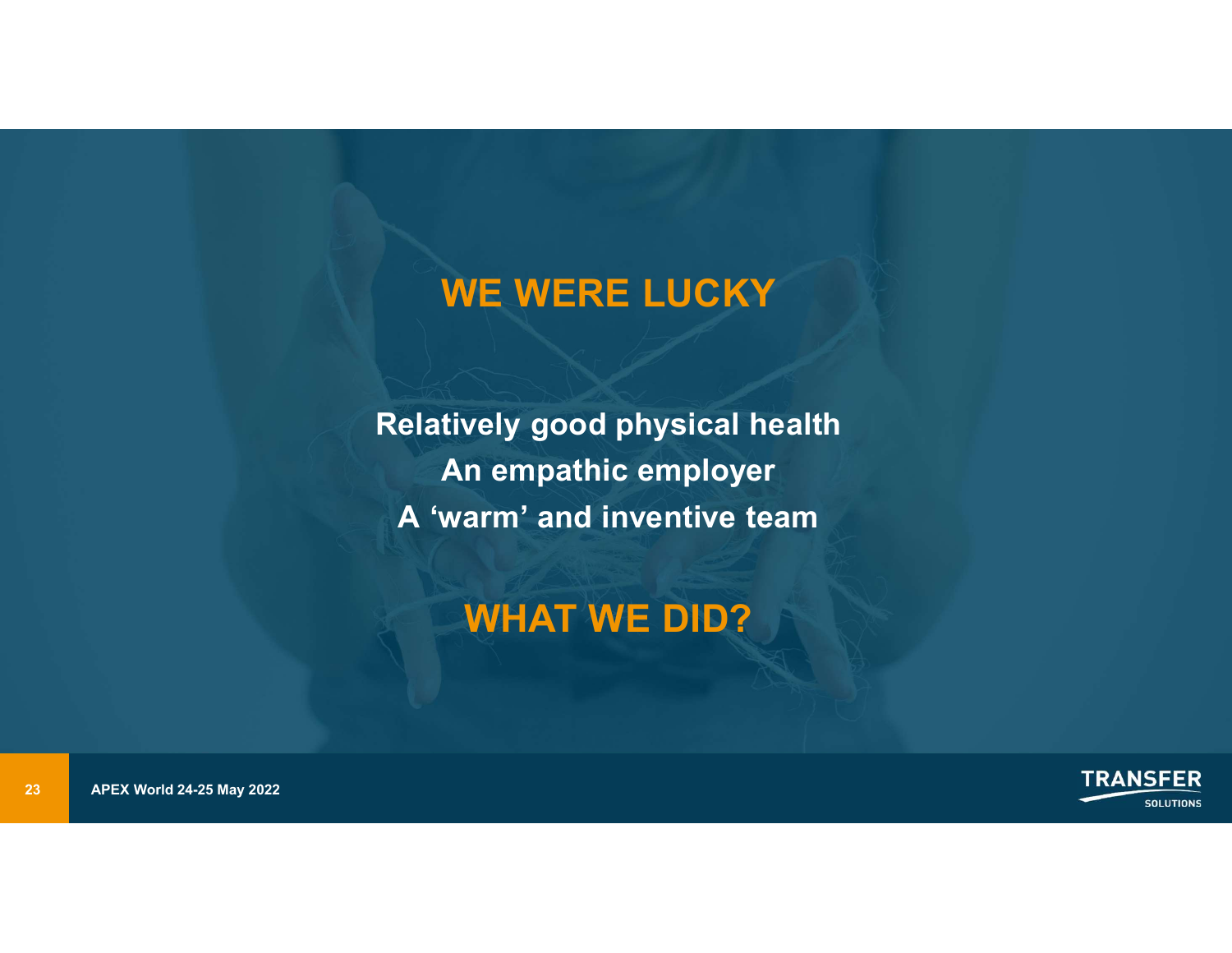### COMPANY INITIATIVES



### Transfer Solutions

- Brings your Christmas gifts to the front door, personally!
- Sends Valentine gifts, etc.
- 'Selfie StickTogether'



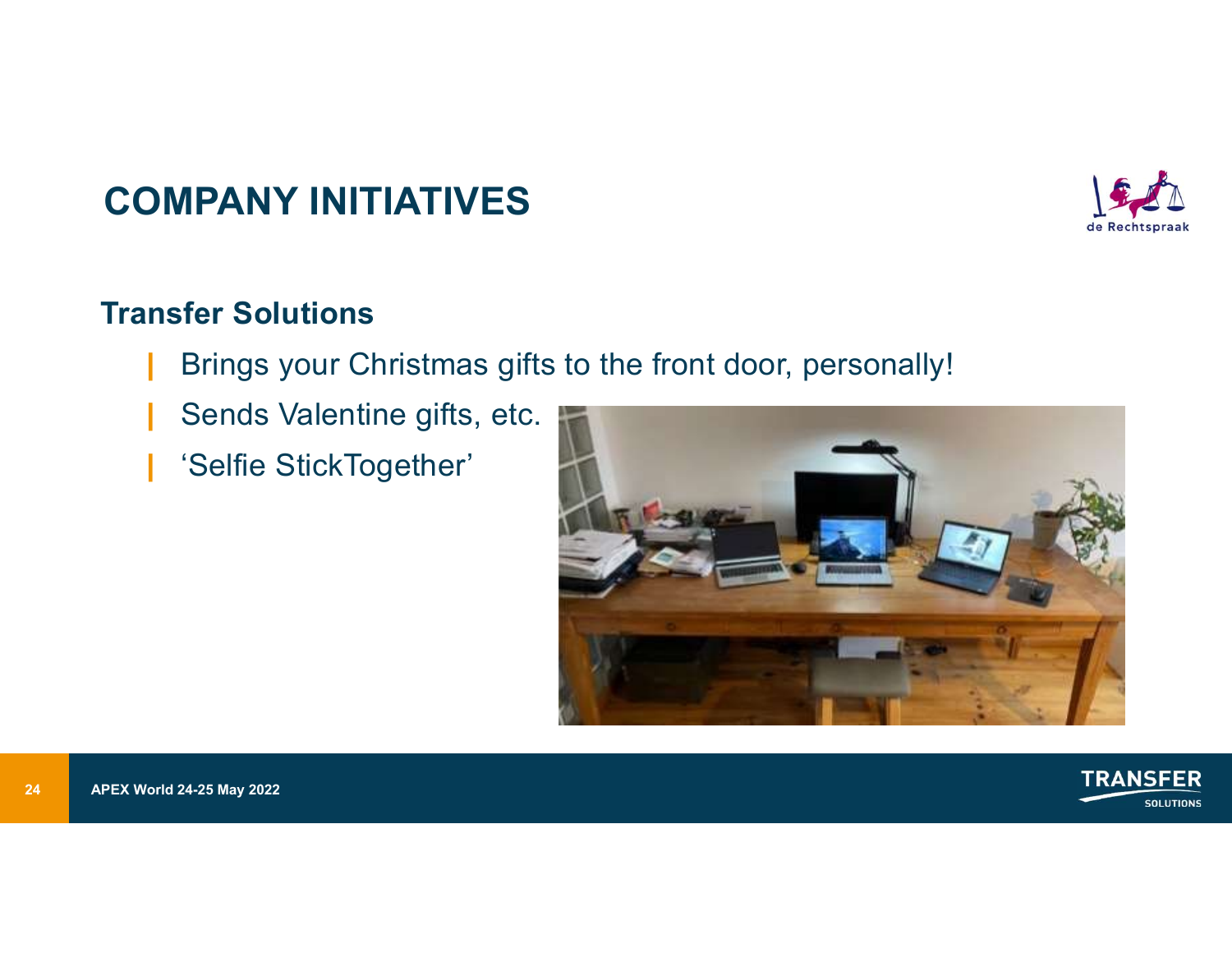### TEAM INITIATIVES



- | Invitation to feed the chickens at dad's farm
- | One-to-one Teams calls, sometimes just for fun
- | Monday morning 11am: Coffee Quarter Online
- | Even an illegal 'Dungeons and dragons' session
- | FM<br>| Invitation to feed the chickens at dad's farm<br>| One-to-one Teams calls, sometimes just for fun<br>| Monday morning 11am: Coffee Quarter Online<br>| Even an illegal 'Dungeons and dragons' session<br>| First possibility: Bier
- | Important social matters? Never online, live only!
	- On Project Thursday, standing in a circle in the coffee corner.
- Happy birthday??

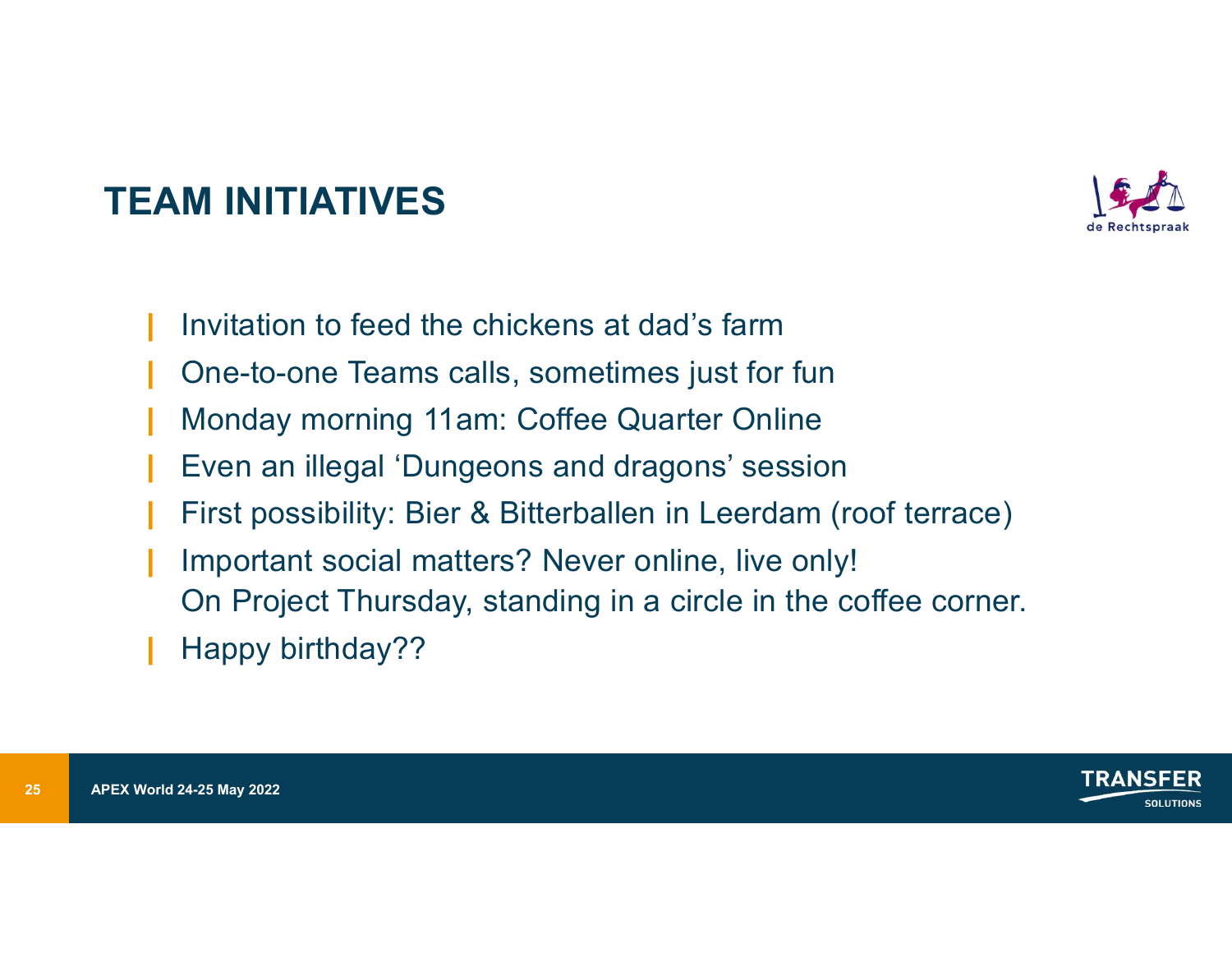### THE 'HAPPY' BIRTHDAY TEAMS BACKGROUND







26 APEX World 24-25 May 2022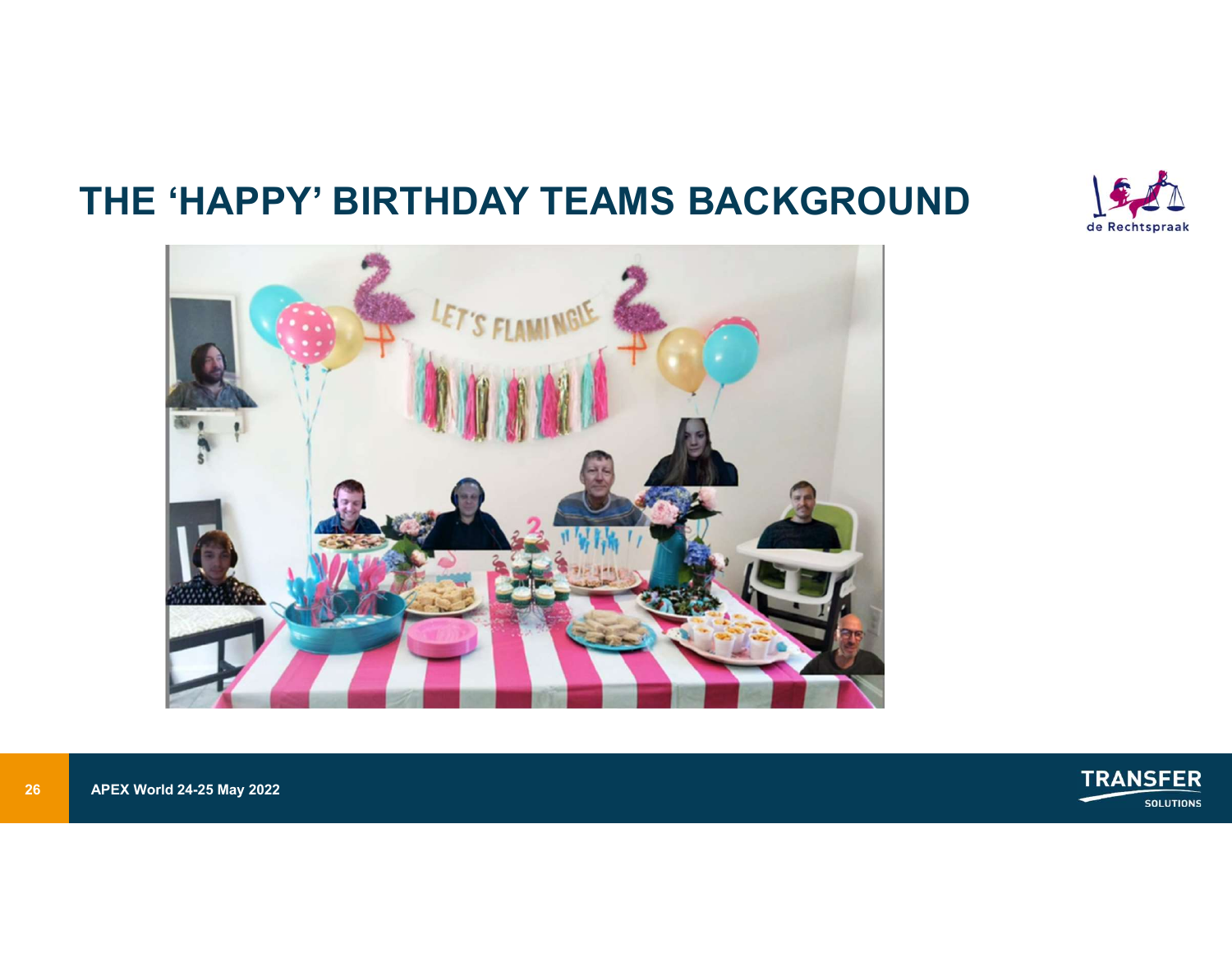### 100% ONLIN<br>DOA<br>27 APEX World 24-25 May 2022 100% ONLINE OR HYBRID

### DOABLE?

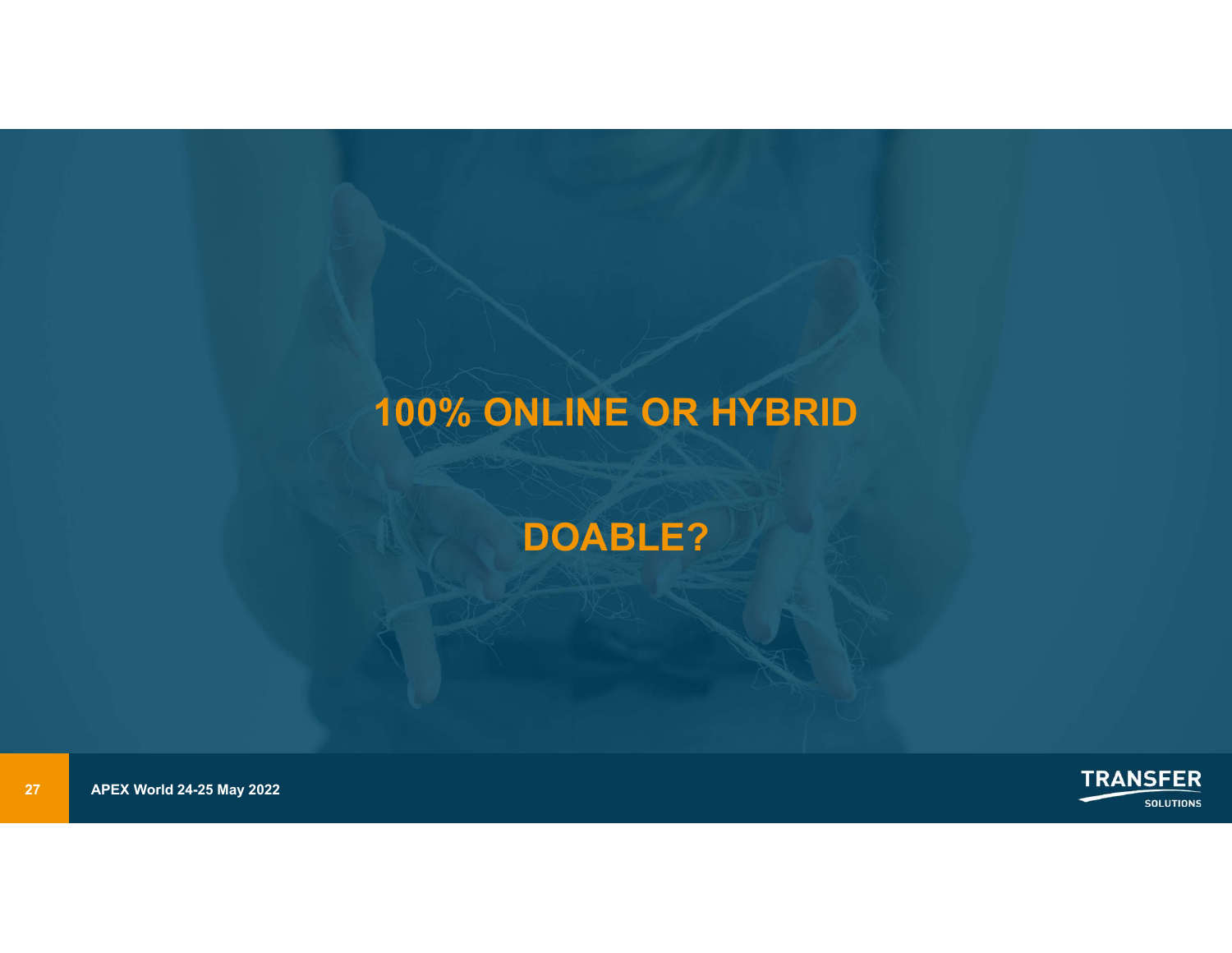### THE PROS AND CONS



### Pros

- Everybody always available
- Tooling enables a lot
- Reasonable productivity
- Cameras on (funny results)
- 28<br>
28 APEX World 24-25 May 2022<br>
28 APEX World 24-25 May 2022 | Sneak peak in home offices (if you like it)

### Cons

- **Feeling of loneliness**
- | Some mental problems
- Less team spirit
- No holiday breaks
- | No real collaboration
- Sneak peak in home offices (if you don't like it)

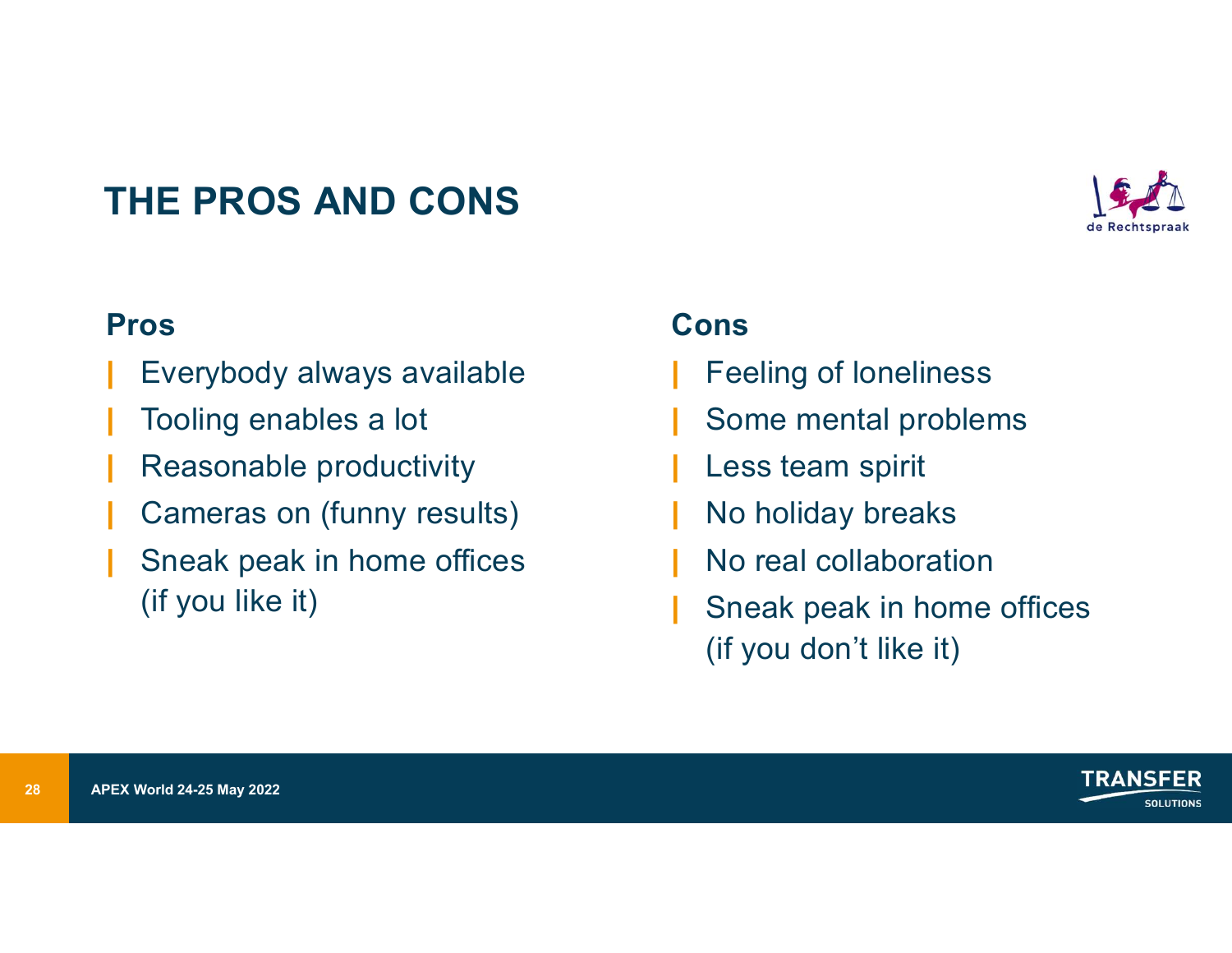# LESSONS LEARNED<br>Lessons Learned<br>Lessons de la collaboration (but doesn't



- | Tooling helps online collaboration (but doesn't help people)
- Personal care does help people
- Example 1 Apple 1 Apple 1 Apple 1 Apple 1 Apple 1 Apple 1 Apple 1 Apple 1 Apple 1 Apple 1 Apple 1 Apple 2022<br>
29 APEX World 24-25 May 2022<br>
29 APEX World 24-25 May 2022 Keep focus on both project goals and the people doing the work
	- Yes, 100% online is doable, thanks to the APEX architecture
	- However, it's the *team* that drives the success
	- | Count your blessings, embrace the pros

"Put people first"